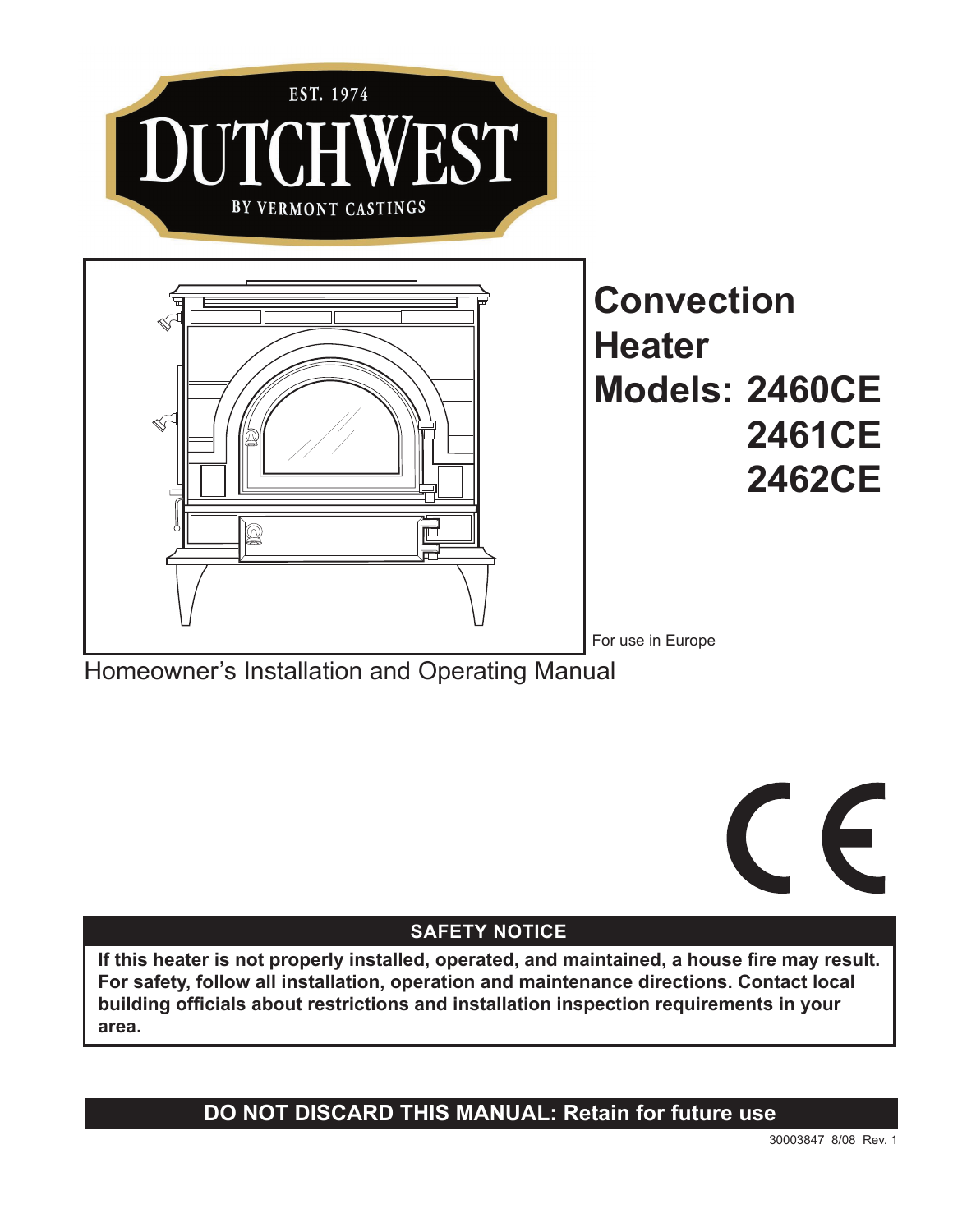**The Dutchwest models covered in this Owner's Guide have been tested to current standards. The test standards utilized were UL 1482 for the United States and EN13240:2001 + A2:2004 for Europe. Dutchwest models are not listed for mobile home installations.** 

## **PLEASE NOTE**

**Please read this entire manual berfore you install and use your new room heater. Failure to follow instructins my result in property damage, bodily injury or loss of life. Save these instructions for future use.**

# **Table of Contents**

# **Accessories**

- Bottom Heat Shield
- Clearance-reducing Rear Heat Shields
- Clearance-reducing Heat Shields for single-wall stove pipe
- 2" legs
- Warming shelves (Small and Large Heaters only)
- Two-speed convection blower
- Automatic thermostat for the blower

Patents: U.S. - D288357, 4502395, 4646712; Canada - 1235969. Other foreign mechanical patents issued.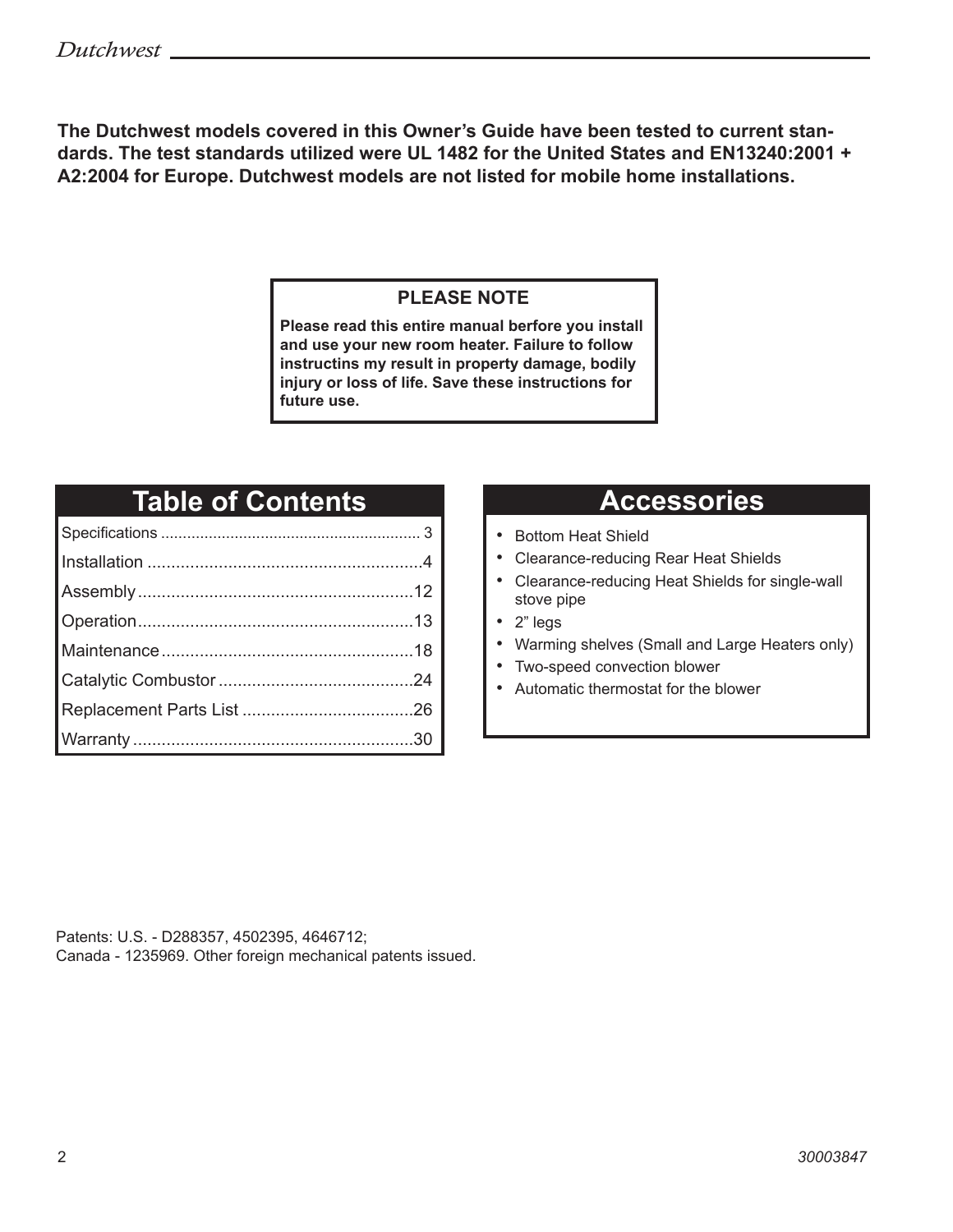|                                      | 2460CE                                          | 2461CE                                       | 2462CE                                            |
|--------------------------------------|-------------------------------------------------|----------------------------------------------|---------------------------------------------------|
| Nominal heat output                  | 8.0 kW (27,300 BTU/hr) <sup>1</sup>             | 9.6 kW (32,400 BTU/hr) <sup>1</sup>          | 11.2 kW (38,200 BTU/hr) <sup>1</sup>              |
| Minimum flue draught                 | 12 Pa (0.048" WG)                               | 12 Pa (0.048" WG)                            | 12 Pa (0.048" WG)                                 |
| Mean flue gas temp                   | 329° C (624° F)                                 | 354° C (669° F)                              | 354° C (669° F)                                   |
| Efficiency (Space heating)           | 78.4%                                           | 76.2%                                        | 76.2%                                             |
| Area heated                          | 65-130 sq. m (700-1400 sq. ft.) <sup>1</sup>    | 75-150 sq. m (800-1600 sq. ft.) <sup>1</sup> | $[112-224$ sq. m (1200-2400 sq. ft.) <sup>1</sup> |
| Fuel Size/type                       | 480 mm (19") wood                               | 560 mm (22") wood                            | 640 mm (25") wood                                 |
| Flue mass gas flow                   | $5.7$ g/s                                       | $7.1$ g/s                                    | $8.4$ g/s                                         |
| CO emissions (@ 13% O <sub>2</sub> ) | 1700 ppm                                        | 2300 ppm                                     | 2300 pmm                                          |
| Weight                               | 172 kg (380 lbs.)                               | 198 kg (436 lbs.)                            | 288 kg (634 lbs.)                                 |
| Width (leg-to-leg)                   | 530 mm (21")                                    | 620 mm $(24\frac{1}{2})$                     | 690 mm (27")                                      |
| Depth (leg-to-leg)                   | 375 mm (14 <sup>3/4"</sup> )                    | 380 mm (14%")                                | 430 mm (17")                                      |
| Height to top of flue collar         | 754 mm (293/4")<br>760 mm (30")<br>840 mm (33") |                                              |                                                   |
| Loading                              | Side and front                                  |                                              |                                                   |
| Chimney connector                    | 152 mm (6") diameter                            |                                              |                                                   |
| Chimney flue size                    | 152 mm (6") minimum                             |                                              |                                                   |
| Flue exit position                   | Reversible, top or rear                         |                                              |                                                   |
| Air controls                         |                                                 |                                              |                                                   |
| Ash handling system                  | Removable ash pan                               |                                              |                                                   |
| Glass panels                         | High temperature ceramic                        |                                              |                                                   |

# **Specifications**

1. This value can vary depending on how the stove is operated, the type and moisture content of the fuel used, as well as the design, construction and climatic location of your home. Figures shown are based on nominal fuel consumption obtained under laboratory conditions and on average efficiencies.



**Fig. 1** Dutchwest Convection Heater specifications.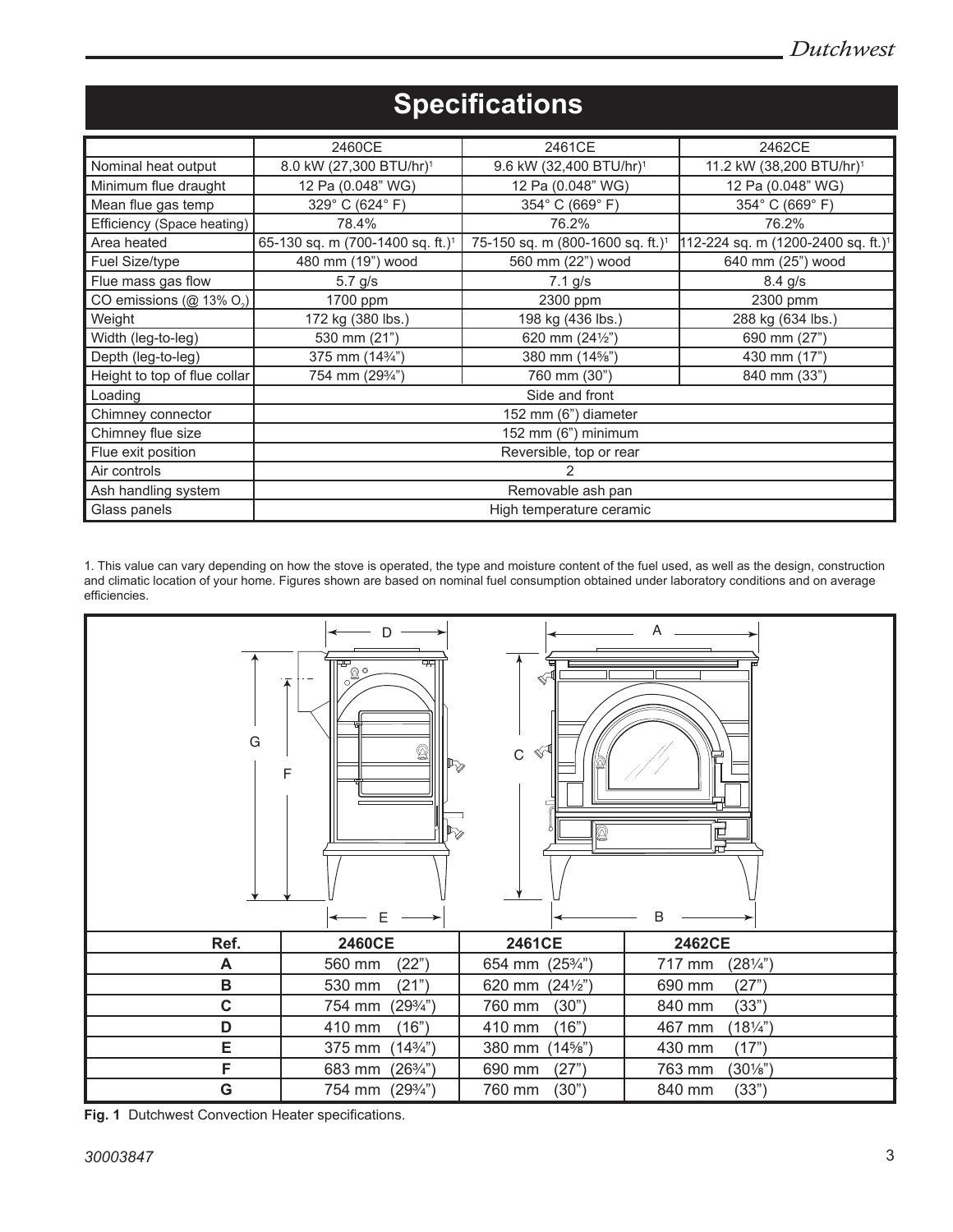# **Installation**

**SAFETY NOTICE: IF YOUR DUTCHWEST CON-VECTION HEATER IS NOT PROPERLY INSTALLED, OPERATED AND MAINTAINED, A HOUSE FIRE MAY RESULT. FOR SAFETY, FOLLOW ALL INSTALLA-TION, OPERATION AND MAINTENANCE DIREC-TIONS. CONTACT LOCAL BUILDING OFFICIALS ABOUT RESTRICTIONS AND INSTALLATION INSPECTION REQUIREMENTS IN YOUR AREA.**

Before you begin the installation, review your plans to confirm that:

- Your stove and chimney connector will be far enough from combustible material to meet all clearance requirements.
- The floor protector is large enough and is constructed properly to meet all requirements.
- You have obtained all necessary permits from local authorities.

Your local building official is the final authority for approving your installation as safe and for determining that it meets local and state codes.

Clearance and installation information is printed on the metal label attached to the rear of the stove. Local authorities generally will accept the label as evidence that, when the stove is installed according to the information on the label and in this manual, the installation meets codes and can be approved.

Codes vary in different countries, however. Before starting the installation, review your plans with the local building authority. Your local dealer can provide any additional information needed.

**Important: Failure to follow these installation instructions may result in a dangerous situation, including a chimney or house fire. Follow all instructions exactly, and do not allow makeshift compromises to endanger property and personal safety**.

**All local regulations, including those referring to national and European standards need to be complied with when installing this stove.**

## **Chimney Types**

Your Dutchwest Convection Heater must be connected to a sound masonry chimney that meets local codes, a relined masonry chimney that meets local codes, or to an approved prefabricated metal chimney. Whatever kind you use, the chimney and chimney connector must be in good condition and kept clean.

### **Masonry Chimneys**

If you use an existing masonry chimney, it must be inspected to ensure safe condition before the stove is installed. Your local professional chimney sweep, building inspector, or fire department official will be able either to make the inspection or to direct you to someone who can.

The flue and chimney design must meet requirement J2, Part J of the building regulations 2000 (Combustion Appliances and Fuel Storage Systems).

An inspection of the chimney must confirm that it has a lining. Do not use an unlined chimney. The chimney should also be examined for cracks, loose mortar, other signs of deterioration, and blockage. Repair any defects before the chimney is used with your stove.

Unused openings in an existing masonry chimney must be sealed with masonry to the thickness of the chimney wall, and the chimney liner should be repaired. Openings sealed with pie plates or wallpaper are a hazard and should be sealed with mortar or refractory cement. In the event of a chimney fire, flames and smoke may be forced out of these unused thimbles.

The chimney should be thoroughly cleaned before use.

A newly-built masonry chimney must conform to the standards of your local building code or, in the absence of a local code, to a recognized national code. Masonry chimneys must be lined, either with code-approved masonry or pre-cast refractory tiles, stainless steel pipe, or a code-approved, "poured-in-place" liner. The chimney's clean-out door must seal tightly.



**Fig. 2** If in sound condition and approved for use, either a masonry or a prefabricated chimney may be used.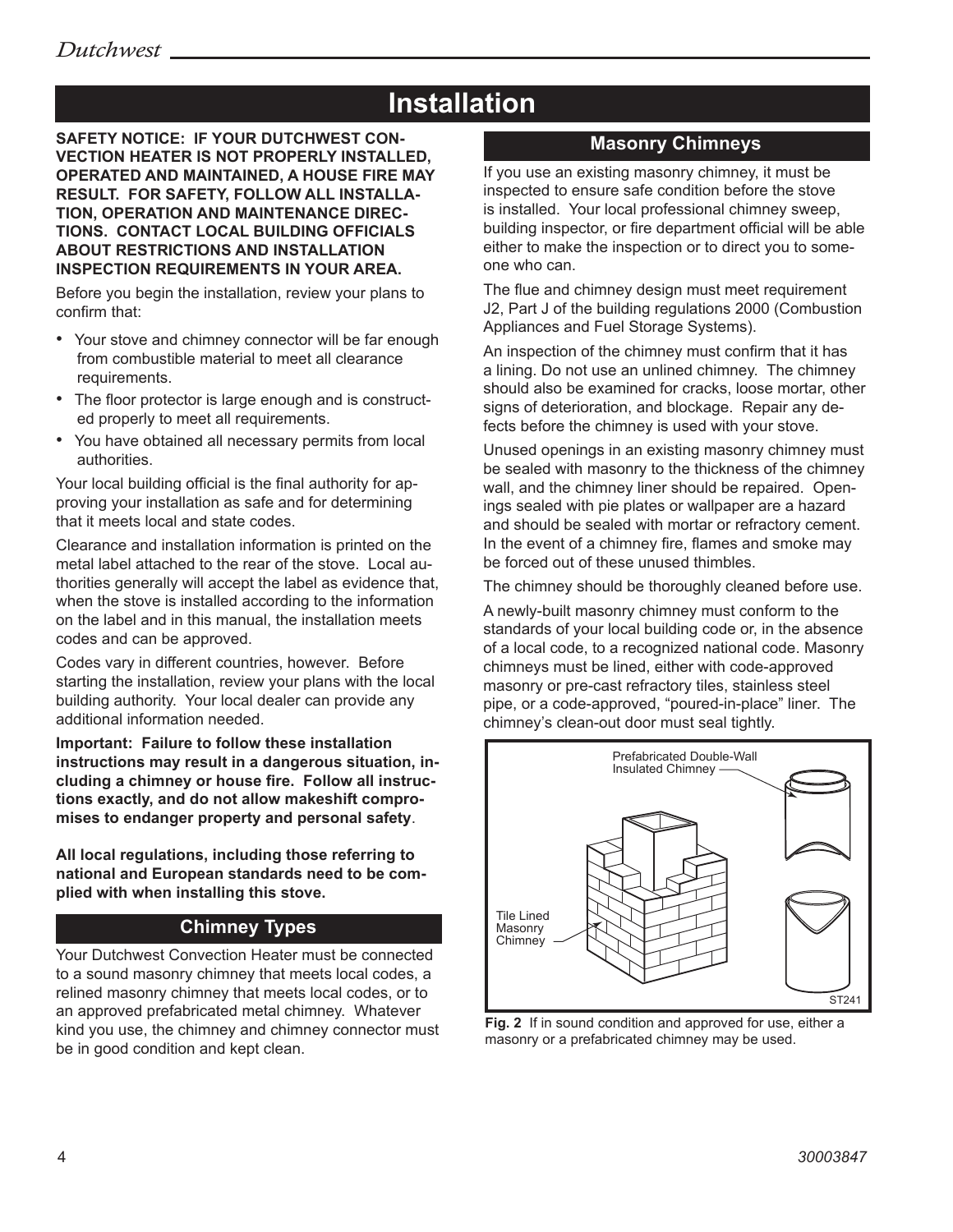## **Prefabricated Chimneys**

These should be an internal diameter of 150 mm (6") and be of the twin wall insulated construction that has been approved for solid fuel use (e.g. Rite Vent ICS of ICID Lite Chimney Systems). Diameters over 200 mm (8") are not recommended due to the large cross-section causing excessive cooling of the flue gases.

A horizontal connector run should be inclined 1/4" per foot (20 mm per meter) from the stove toward the chimney. The recommended maximum length of a horizontal run is 3 feet (1m) and the total length of chimney connector should be no longer than 8 feet (2.5m).

#### **DO NOT CONNECT THIS UNIT TO A CHIMNEY FLUE SERVING ANOTHER APPLIANCE.**

### **Chimney Size**

The Model 2460CE and 2461CE heaters should be vented into a masonry chimney with a square flue with nominal flue size of 203 x 203 mm (8" x 8"), or a round flue with nominal flue size of 152 mm (6"). The Model 2462CE heater should be vented into a masonry chimney with a nominal flue size of 203 x 203 mm (8" x 8") square, or 203 mm (8") round.

Chimney liners larger than 203 x 305 mm (8" x 12") may promote rapid cooling of smoke and reduction in draft, especially if they are located outside the home. These large chimneys may need to be insulated or have their flues relined for proper stove performance.

Accessories to help make the connection between stainless steel chimney liners and the stove are available through your local dealer.

## **Guidelines for Installing the Chimney Connector**

The chimney connector is the single-wall pipe, or listed and approved double-wall pipe that connects the stove to the chimney. The chimney itself is a masonry or prefabricated structure that encloses the flue. Chimney connectors are used only to make the connection from the stove to the chimney.

#### **Connecting Flue Pipes**

Connector pipes should meet the requirements of the building regulations. This can be achieved by the use connecting fluepipes included in the following categories:

a) Vitreous enamelled steel pipe complying with BS 6999: 1989 (1996);

b) Pipes made from stainless steel as descirbed in BS EN 1008-1:1995 grades 1.4401, 1.4404, 1.4432 or 1.4436 with flue wall thickness of at least 1 mm; c) Mild steel fluepipes complying with BS 1449: Part 1: 1991, with a flue wall thickness of at least 3 mm;

d) Cast iron fluepipes complying with BS 41: 1973 (1998).

Flue Pipes with a spigot and socket joint should be fitted with the socket facing upwards, to contain condensates and moisture within the flue. Joints should be made gas tight using proprietary jointing accessories, or, where appropriate, by packing joint with noncombustible rope and fire cement.

Do not pass the chimney connector through a combustible wall or ceiling, or through an attic, a closet or any similar concealed space. If passage through a combustible wall is unavoidable, follow the recommendations in the following section on Wall Pass-Throughs. Keep the passage as short and direct as possible, with no more than two 90 degree turns.

## **Two Types of Connector**

You may use either a single-wall steel connector of the size and gauge described below, or a listed and approved double-wall connector.

### **Single-Wall Connector**

The single-wall chimney connector should be made of 24 gauge or heavier steel, and must have a minimum internal diameter of 152 mm (6") for models 2460CE and 2461CE, or 203 mm (8") for model 2462CE.

Install single-wall chimney connector not less than 450mm (18") from the ceiling.

In cathedral ceiling installations, extend the prefabricated chimney downward to within 2.5 m (8") of the stove. The entire chimney connector should be exposed and accessible for inspection and cleaning.

Do not use galvanized chimney connector; it cannot withstand the high temperatures that can be reached by smoke and exhaust gases and it may release toxic fumes under high heat.



yauge michiess are lasteried togens. chimney connections **Fig. 3** Sections of a steel chimney connector of at least 24 gauge thickness are fastened together with screws to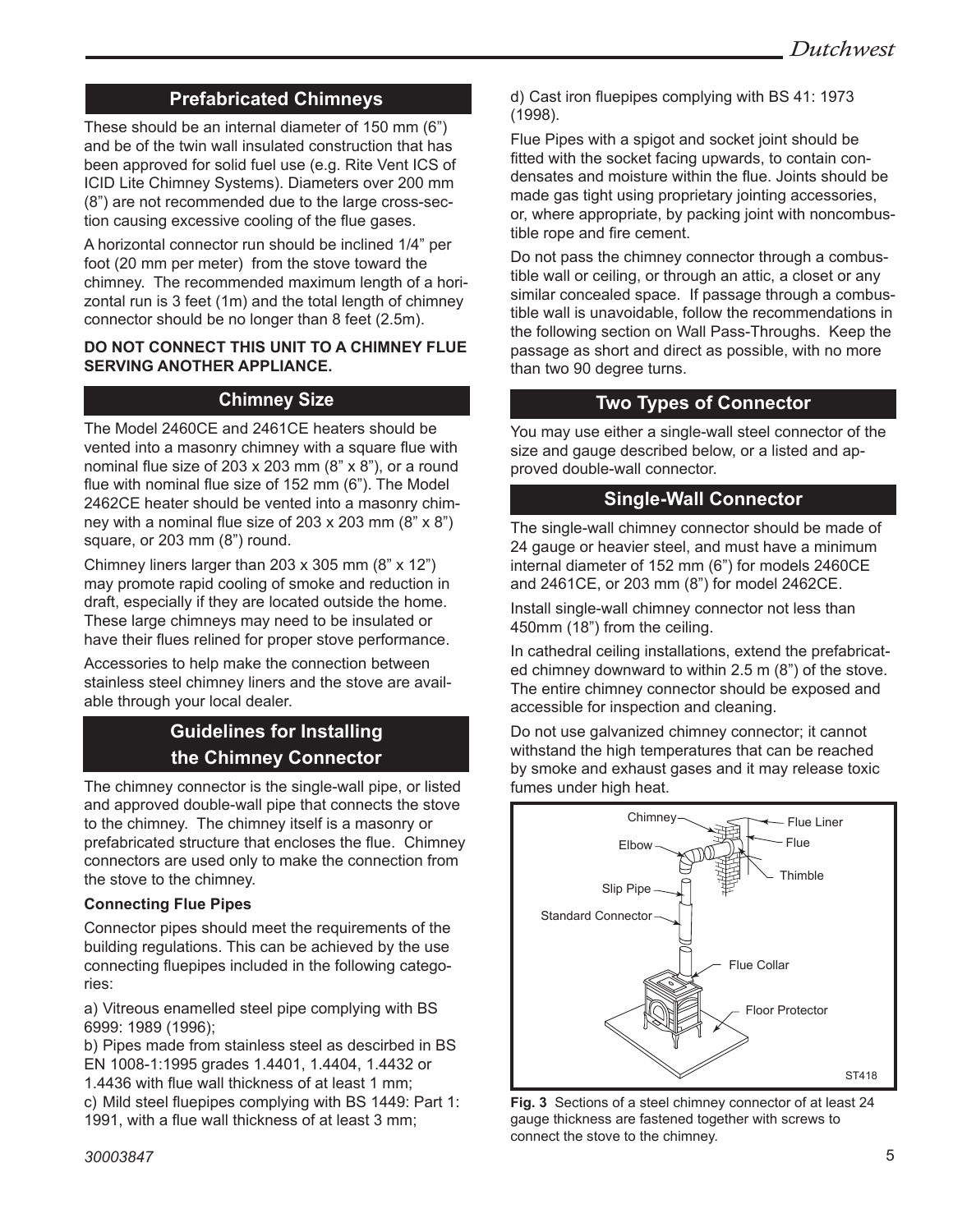## **Double-Wall Connector**

Information on assembling and installing double-wall connectors is provided by the manufacturer of the double-wall pipe. Follow the manufacturer's installation instructions exactly. Most manufacturers of prefabricated double-wall insulated chimneys also offer doublewall connector pipes. Using a chimney and connector pipe from the same manufacturer helps simplify the assembly and installation.

**NOTE: For installations using double-wall connectors, minimum clearances must conform to listed clearances in the Stove and Chimney Connector Clearance Charts on Page 11 of this manual.**

## **Assembling Single-Wall Chimney Connector**

#### **SAFETY NOTE: Always wear gloves and safety goggles when drilling, cutting or joining sections of chimney connector.**

For double-wall connectors, follow the manufacturer's instructions exactly. For single-wall connectors, follow the instructions below.

**1.** Insert the crimped end of the first section into the stove's flue collar, and keep each crimped end pointing toward the stove. (Fig. 4) Using the holes in the flue collar as guides, drill 3 mm (1/8") holes in the bottom of the first section of chimney connector and secure it to the flue collar with three #10 x 1/2" sheet metal screws.



**Fig. 4** Crimped sections always point toward the stove so that any liquid condensation will not leak out.

**2.** Secure each joint between sections of chimney connector, including telescoping joints, with at least three sheet metal screws.

**3.** Secure the chimney connector to the chimney. Instructions for various installations follow below.

**4.** Confirm that the installed stove and chimney connector are correct distances from nearby combustible material. See the clearance charts on Page 11.

**NOTE:** Special slip pipes and thimble sleeves that form telescoping joints between sections of chimney connector are available to simplify installations. They can eliminate the need to cut individual connector sections. Consult your local dealer about these special pieces.

## **Securing the Connector to a Prefabricated Chimney**

Follow the installation instructions of the chimney manufacturer exactly as you install the chimney. The manufacturer of the chimney will supply the accessories to support the chimney, either from the roof of the house, at the ceiling of the room where the stove is installed, or from an exterior wall.

Special adaptors are available from your local dealer to make the connection between the prefabricated chimney and the chimney connector. (Fig. 5) The top of such adaptors attach directly to the chimney or to the chimney's ceiling support package, while the bottom of the adaptor is screwed to the chimney connector.

These adaptors are designed so the top end will fit outside the inner wall of the chimney, and the bottom end will fit inside the first section of chimney connector. Any soot or creosote falling from the inner walls of the chimney will stay inside the chimney connector.



**Fig. 5** Joining the chimney connector to a prefabricated chimney.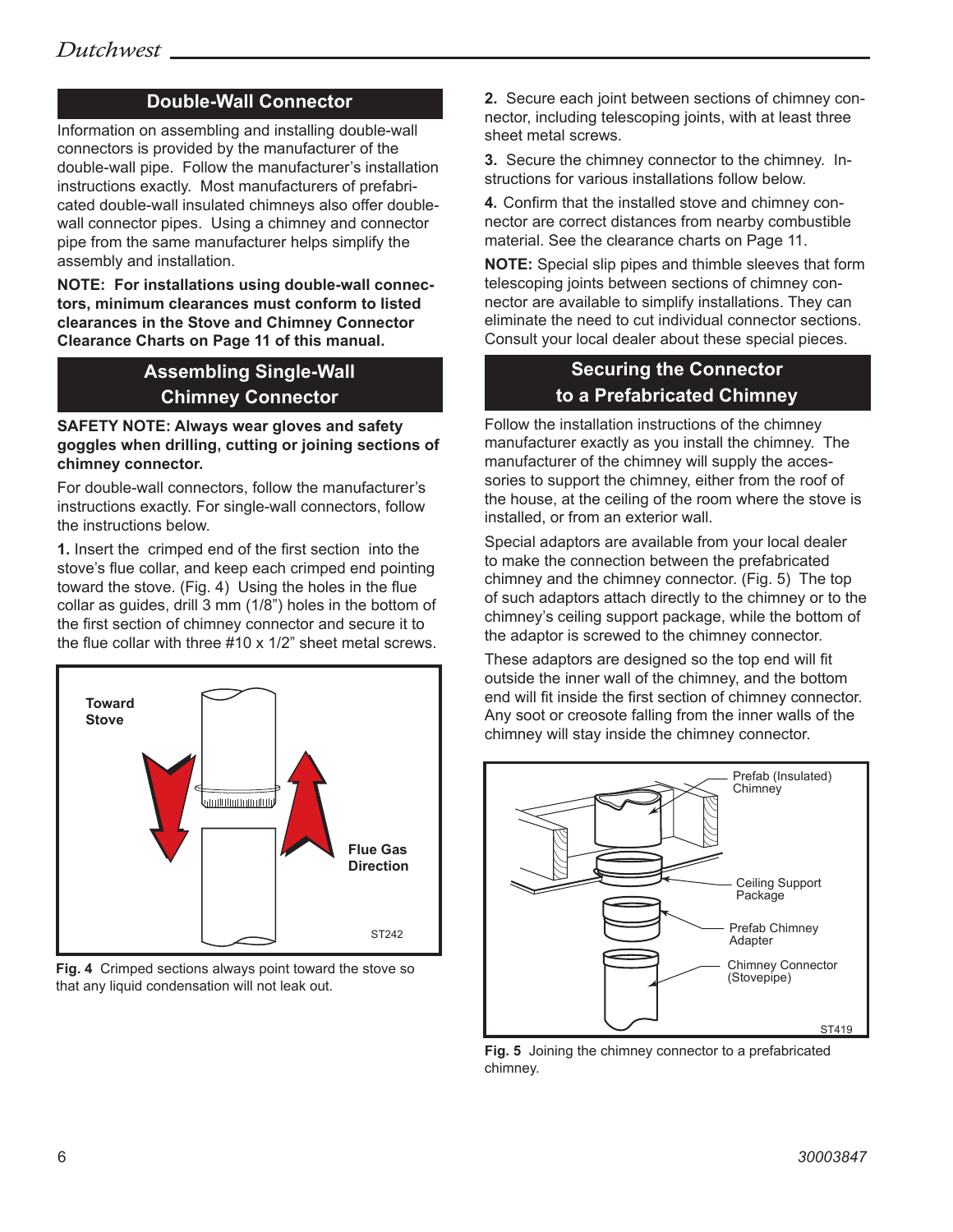## **Securing the Connector to a Masonry Chimney**

The Dutchwest Convection heaters may be connected to either a freestanding masonry chimney or a masonry fireplace chimney.

## **Freestanding Installations**

If the chimney connector must pass through a combustible wall to reach the chimney, follow the recommendations in the wall pass-through section that follows.

The opening through the chimney wall to the flue (the "breech") must be lined with either a ceramic or metal cylinder, called the "thimble", which is securely cemented in place. (Fig. 6) Most chimney breeches incorporate thimbles, but check to be sure the fit is snug and the joint between thimble and chimney wall firmly cemented.

A special piece called the "thimble sleeve," slightly smaller in diameter than the standard connector and most thimbles, will ease the removal of the chimney connector system for inspection and cleaning. Thimble sleeves should be available from your local dealer.

To install a thimble sleeve, slide it into the breech until it is flush with the inner flue wall. Don't extend it into the actual flue passage, as that could interfere with the draft.

The thimble sleeve should protrude 25-51 mm (1-2") into the room. Use furnace cement and thin gasketing to seal the sleeve in place in the thimble. Secure the chimney connector to the outer end of the sleeve with sheet metal screws.

### **Fireplace Installations - Above the Fireplace**

In this installation, the chimney connector rises from the stove, turns ninety degrees, and goes back into the fireplace chimney. The liner of the fireplace chimney should extend at least to the point at which the chimney connector enters the chimney. Follow all the guidelines for installing a chimney connector into a freestanding masonry chimney, and pay special attention to these additional points:

- Check the stove and chimney connector clearances to combustible mantel or trim materials. Use the necessary combination of mantel, trim, and connector heat shields to provide the required clearances. (Fig. 7)
- Double-check connector clearance from the ceiling.
- The fireplace damper must be closed and sealed to prevent room air from being drawn up the flue, reducing the draft. However, it must be possible to re-open the damper to inspect or clean the chimney.



cemented in place securely.







**Fig. 8** The connector passes through the fireplace to enter flue. Special Fireplace Adapter Kits to simplify fireplace installations are available from your local dealer.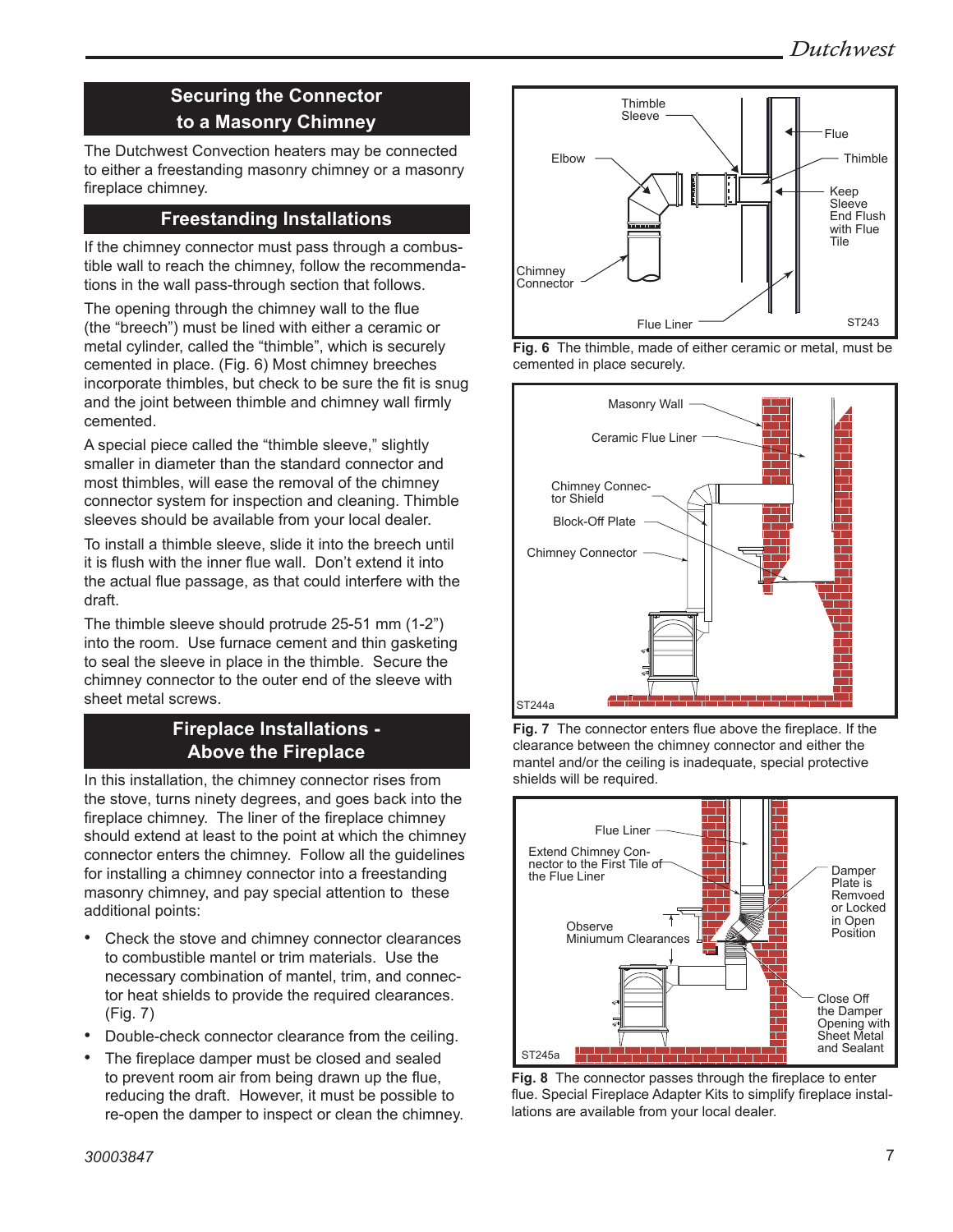## **Fireplace Installations - Through the Fireplace**

The Convection heaters may be installed either without legs\* as a fireplace insert, or with standard legs attached - depending on the safety regulations that apply to your situation, the height of the fireplace opening and your own preference. For either situation, the chimney connector/positive connection kit extends back from the stove, enters the fireplace cavity, and turns upward. It then passes through the fireplace damper opening and smoke chamber and connects to the chimney flue. In such installations, a "positive connection" must be made to the chimney flue with a special kit available from your local dealer. Also, special clearance and floor protection provisions must be observed. These provisions are discussed in the Clearance and Floor Protection sections respectively.

### **Wall Pass-Throughs**

Whenever possible, design your installation so the connector does not pass through a combustible wall. If you must use a wall pass-through in your installation, check with your building inspector before you begin and construct it in accordance with local building codes. Also check with the chimney connector manufacturer for any specific requirements.

Accessories are available for use as wall passthroughs. If using one of these, make sure it has been tested and listed for use as a wall pass-through.

Figure 9 shows one method of passing a connector through a wall. All combustible material in the wall is cut away to provide the required 457 mm (18") clearance for the connector. The resulting space must remain empty.

460 mm (18") Empty Space All Around Sheet Metal the Chimney Cover **Connector** (One side -A only)  $\sqrt{O}$ ST421



#### **Hearths**

This appliance must be installed on to hearth that meets the requirements of Part J of the Building Regulations 2000 (Combustion Appliances and Fuel Storage Systems). This can be achieved by ensuring that the hearth is constructed and sized in accordance with the guidelines included in section 2 of approved document 'J'. The size and clearances of the hearth are as follows: hollow

The constructed hearth should be constructed in accordance with the recommendations in document J, and should be of minimum width 840 mm and minimum depth 840 mm (if a free standing hearth b) above) or a minimum projection of 150 mm from the jamb (if a recessed hearth a) above).

A flush-mounted sheet metal cover may be used on one side only. If covers must be used on both sides, each cover must be mounted on non-combustible spacers at least 25 mm (1") clear of the wall. Your Dutchwest dealer or your local building inspector can provide details of other approved methods of passing a chimney connector through a combustible wall.

**DO NOT CONNECT** 



**Fig. 10** Noncombustible hearth surface dimensions.

#### **THE HEATER TO ANY AIR DISTRIBUTION DUCT OR SYSTEM.**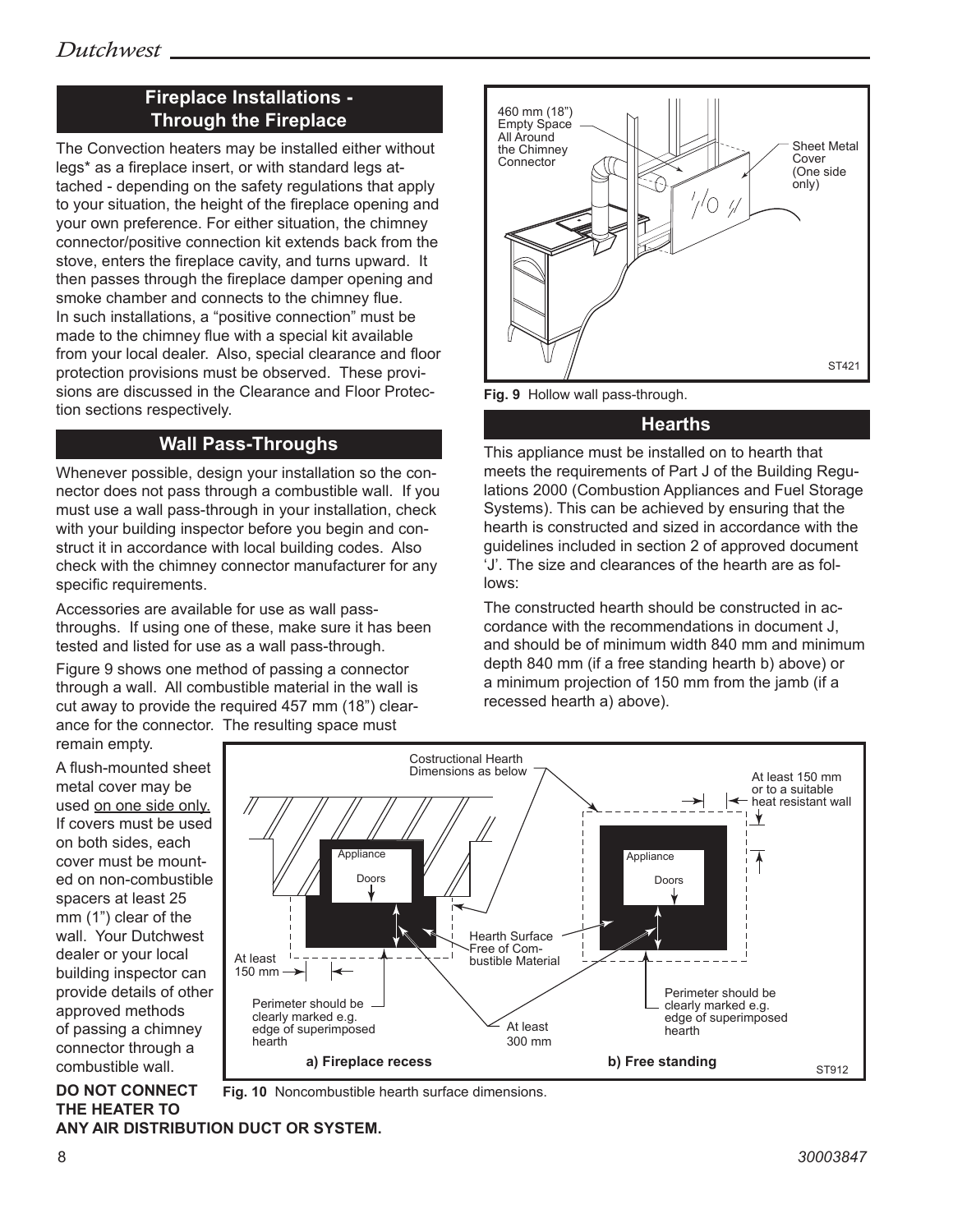## **Floor Protection for Fireplace Installations**

You may install your Dutchwest Convection Heater in an existing fireplace as a fireplace insert with no legs,\* or with the standard legs attached.

To install the heater without legs as a fireplace insert, the floor must be completely noncombustible, such as an unpainted concrete floor over earth.

Many fireplaces do not satisfy the "completely noncombustible" requirement because the brick or concrete hearth in front of the fireplace opening usually is supported by heavy wooden framing as in Figure 11.



**Fig. 11** Combustible supporting timbers (A) may lie beneath fireplace hearths; such situations require additional floor protection.

it can easily pass through to the wood. As a result, such fireplace hearths are considered a combustible floor. You may not install a heater on a combustible nearth without legs. Standard leg instanations mus<br>**include the bottom heat shield.** The floor protector Because heat passes readily through brick or concrete, **hearth without legs. Standard leg installations must**  must also meet standard requirements for freestanding installations.

#### **Floor Protection for Fireplace Installations with Standard Legs**

Fireplace installations with the standard legs and the bottom heat shield must have a floor protector of the same construction as that specified for freestanding installations. The floor protector must extend at least 300 mm (12") from the front of the stove and from the left (loading door) side, and at least 150 mm (6") from the right side and rear. It must also provide protection beneath any horizontal runs of the chimney connector, including 51 mm (2") to either side.

Many raised hearths will extend less than the required distance from the front of the heater when it is installed. In such cases, sufficient floor protection, as described above, must be added to extend the hearth 406 mm  $(16")$ .

Hearth rugs do not satisfy the requirements for floor protection.

**REMINDER- FIREPLACE INSERT INSTALLATIONS WITHOUT LEGS ARE PERMISSIBLE ONLY IF THE HEARTH IS COMPLETELY NONCOMBUSTIBLE, SUCH AS UNPAINTED CONCRETE OVER EARTH.**



**Fig. 12** Extra floor protection may be required for the fireplace hearth, even if your stove is installed with the legs and the bottom heat shield.

#### **Keep the Stove a Safe Distance**  $\mathbf{u}$ **From Surrounding Materials**

Both a stove and its chimney connector radiate heat in all directions when operating. A safe installation requires that adequate clearance be maintained between the stove and nearby combustible materials to ensure that such materials do not overheat.

Clearance is the distance between either your stove or chimney connector, and nearby walls, floors, the ceiling, and any other fixed combustible surface. Keep furnishings and other combustible materials away from the stove as well. In general, a distance of 1220 mm (48") must be maintained between the stove and moveable combustible items such as drying clothes, furniture, newspapers, firewood, etc. Keeping those clearance areas empty assures that nearby surfaces and objects will not overheat.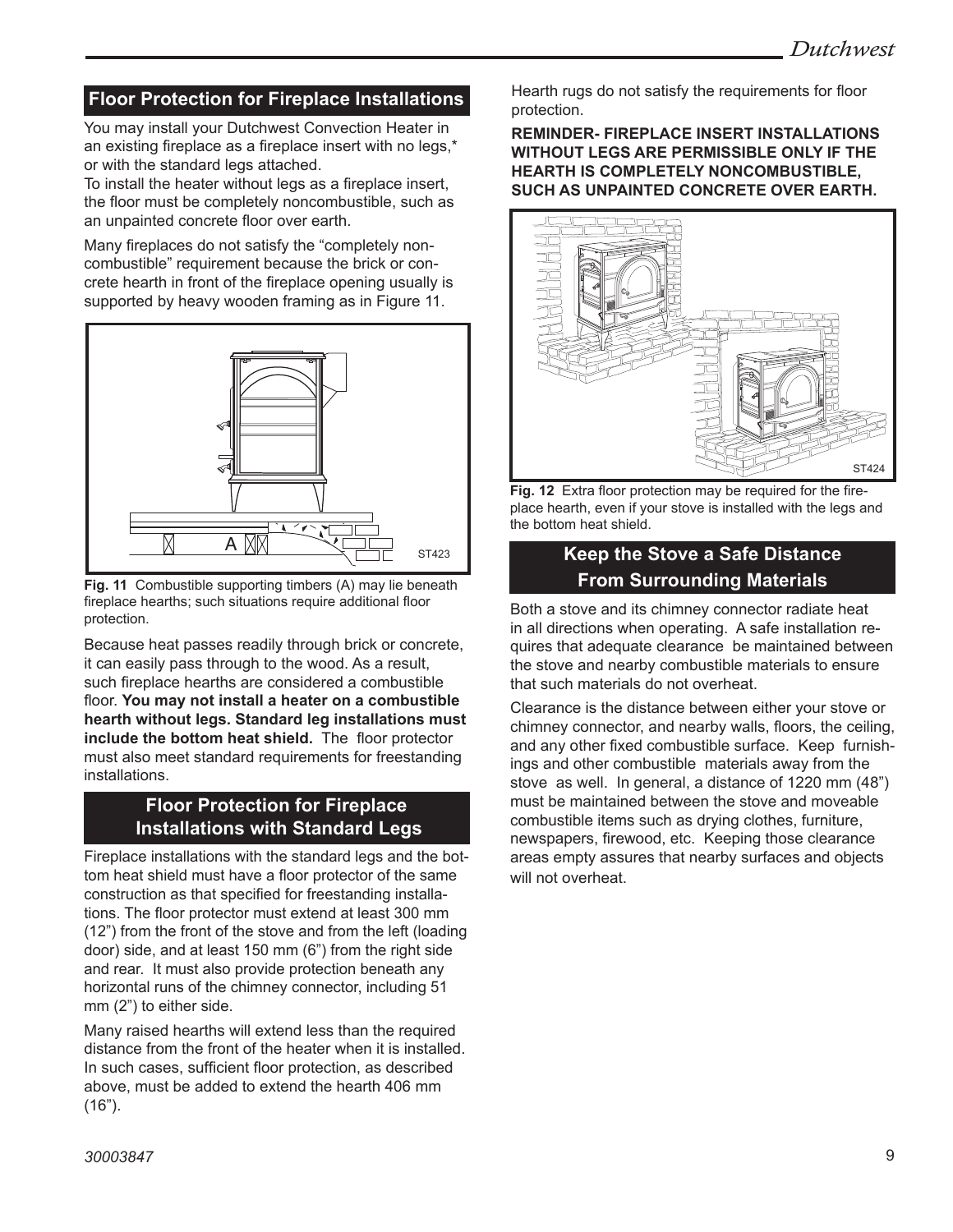## **Clearances**

**As with any solid fuel heating stove, extremely high surface temperatures can occur, particularly in the event of uncontrolled operation, e.g. if the doors are inadvertently left open. It is crucial that sufficient clearances are allowed to any combustible surfaces, e.g. wooden mantels or lintels, and to timber framed (studded) walls even if they are faced with noncombustible board. Detailed information on fireplace and hearth construction is provided in section 2 of Document J, all installations must comply with these requirements or with the relevant National or local building standards.**

Clearances to timber framed (studded) walls are included below. There are no specific minimum clearances to solid noncombustible surfaces (e.g. the sides and rear of Inglenook fire openings constructed from solid masonry) other than to allow safe access to the controls of the stove. For this reason minimum side clearances of 125 mm, and a minimum rear clearance of 50 mm are recommended.

#### **Summary of Clearances**

**Minimum recommended side clearances to noncombustible surfaces 125 mm (5").**

**Minimum recommended rear clearance to noncombustible surfaces 50 mm (2").**

**NOTE:** The minimum thickness of solid noncombustible materials is specified in section 2 of Document 'J', in relation to the clearance of the appliance from the surface. As a general rule, the thickness of solid noncombustible material forming the recess of a fireplace is a minimum of 200 mm.

**Minimum rear clearance from combustible walls (e.g. timber framed or studded walls) 610 mm (24") for Models 2460CE and 900 mm (35³⁄₈") for Models 2461CE, 2462CE measured from the rear edge of the stove top. (Fig. 13, B)**

**Minimum side clearance from combustible walls 610 mm (24") for Model 2460CE and 700 mm (27¹⁄₂") for Models 2461CE, 2462CE measured from the side edge of the stove top. (Fig. 13, A)**

**Minimum distance from stove to movable combustible materials (e.g. furniture, drying clothes, etc.) 1220 mm (48").**



**Fig. 13** Minimum clearances.

#### **Connecting Flue Pipe - Clearances**

Single wall connecting fluepipes can reach extremely high temperatures; therefore, clearances from the connecting fluepipe (chimney connector) must comply with the requirements or Part J or Bullding Regulations 200<br>(Combustion Appliances and Fuel Storage Systems). 10/06 This can be achieved by following the recommendathe requirements of Part J of Building Regulations 2000 tions of Approved Document 'J'. These are as shown in Figure 14.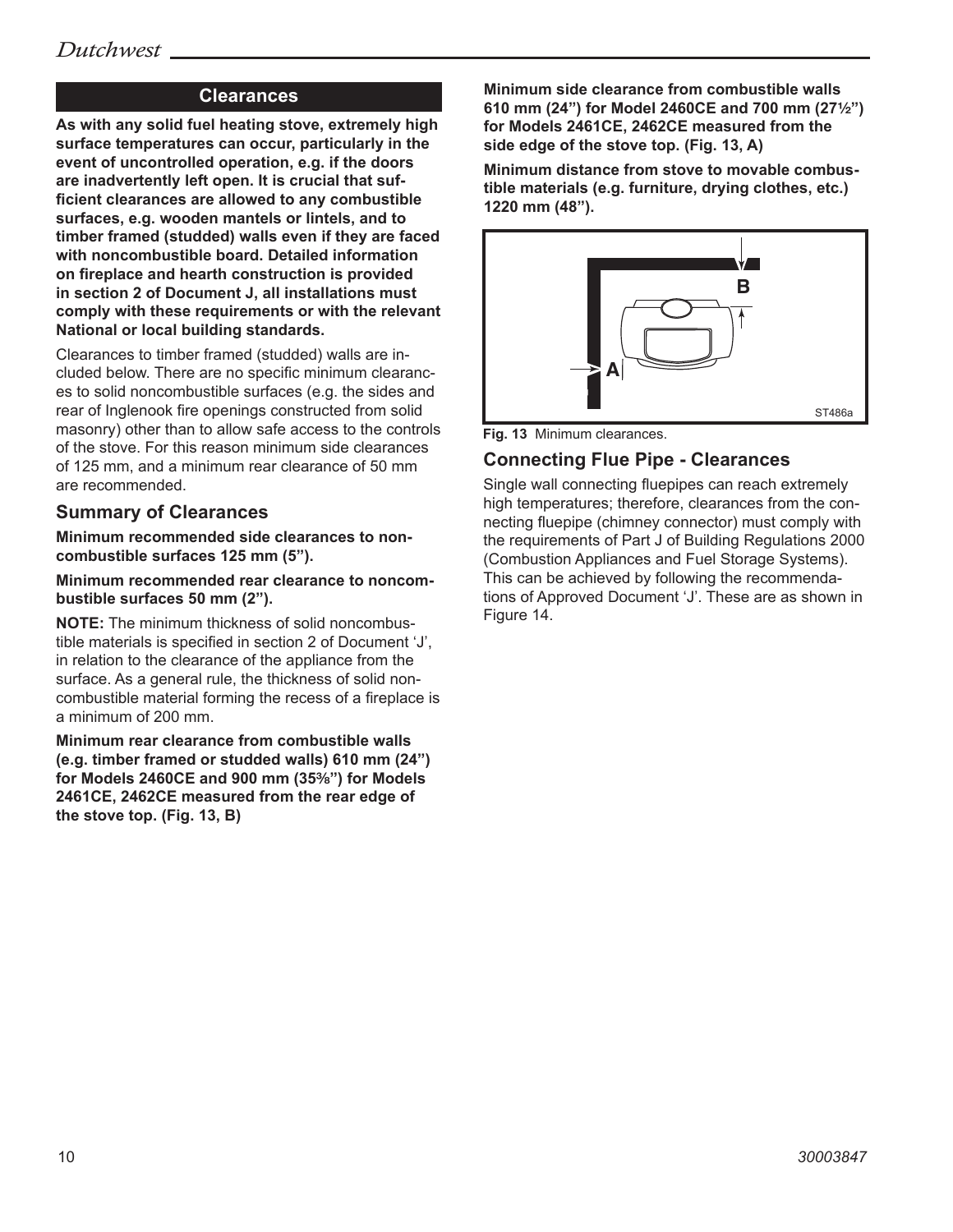

Fig. 14 Connecting fluepipe clearances.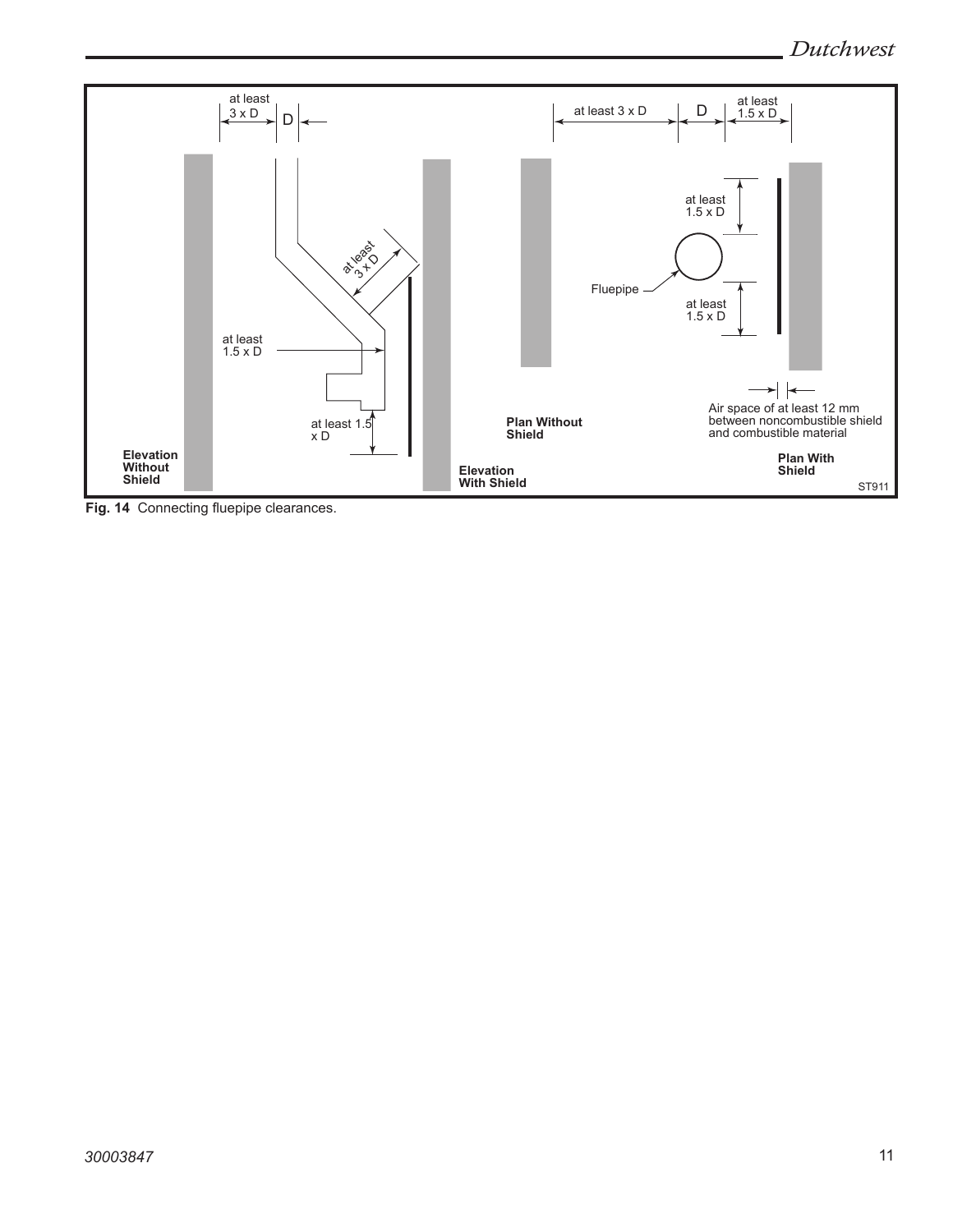# **Assembly**

Your convection heater requires some assembly. Follow the directions carefully and refer to the parts diagram at the back of this manual.

### **Unpack the Parts**

Remove all loose parts from the firebox and the ash pan. Check to make sure all the parts are included and intact. You should have received:

- 1 fully assembled heater body, (with catalytic burner installed at the factory)
- 4 legs
- 1 ash pan
- 1 probe thermometer
- 1 ceramic handle assembly
- 1 strip of Interam™ gasket (for the catalytic burner)
- 1 hardware bag, containing the following parts:
- (3) #10 x 1/2" sheet metal screws, (to attach the chimney connector to the flue collar)

 • (1) 3 mm (1/8") Allen wrench, (to tighten the door latch)

 • (1) 4 mm (5/32") Allen wrench, (to tighten the damper handle)

 • (4) washers, (used with the leg bolts to attach legs to the stove)

 • (1) door handle insert holder for storing the ceramic handle assembly when it is not in use.

The four hex-head leg bolts have been installed in the appropriate holes in the bottom of the stove.

If any parts are missing or damaged, immediately notify your Dutchwest dealer for replacements. Do not install your stove without having all necessary parts or by using damaged parts.

**\* A Bottom Heat Shield is required in many installations. Refer to the floor protection information found in the Installation Section of this manual.** 

## **Attach the Legs and Heat Shield**

Place the stove on its back on a soft surface such as a couple of old blankets. Tilt it carefully; it is heavy. Use 4 x 4 blocking to make it easier to tilt the stove. Protect surrounding flooring with an old blanket or sheet.

The tops of the legs are slotted. Remove each leg bolt from the bottom of the stove and then replace it with a washer from the hardware bag. If you are attaching a bottom heat shield, place a heat shield bracket on each bolt. Place the door handle insert holder on the bolt for the left rear or either front leg. Slide the legs onto the bolts and gently tighten each bolt. (Fig. 15) If you are attaching a bottom heat shield, screw it onto the heat shield brackets.



**Fig. 15** To attach the legs, remove the bolts from the stove bottom and reassemble with the handle holder, heat shield brackets (if necessary) and washers.

dutchwest Stand the stove upright and carefully move it to its final position. A trick for moving it easily over smooth flooring is to stand the stove on a piece of scrap carpet, upside down.

If the installation includes an optional rear heat shield, attach it before you begin installing the chimney connector.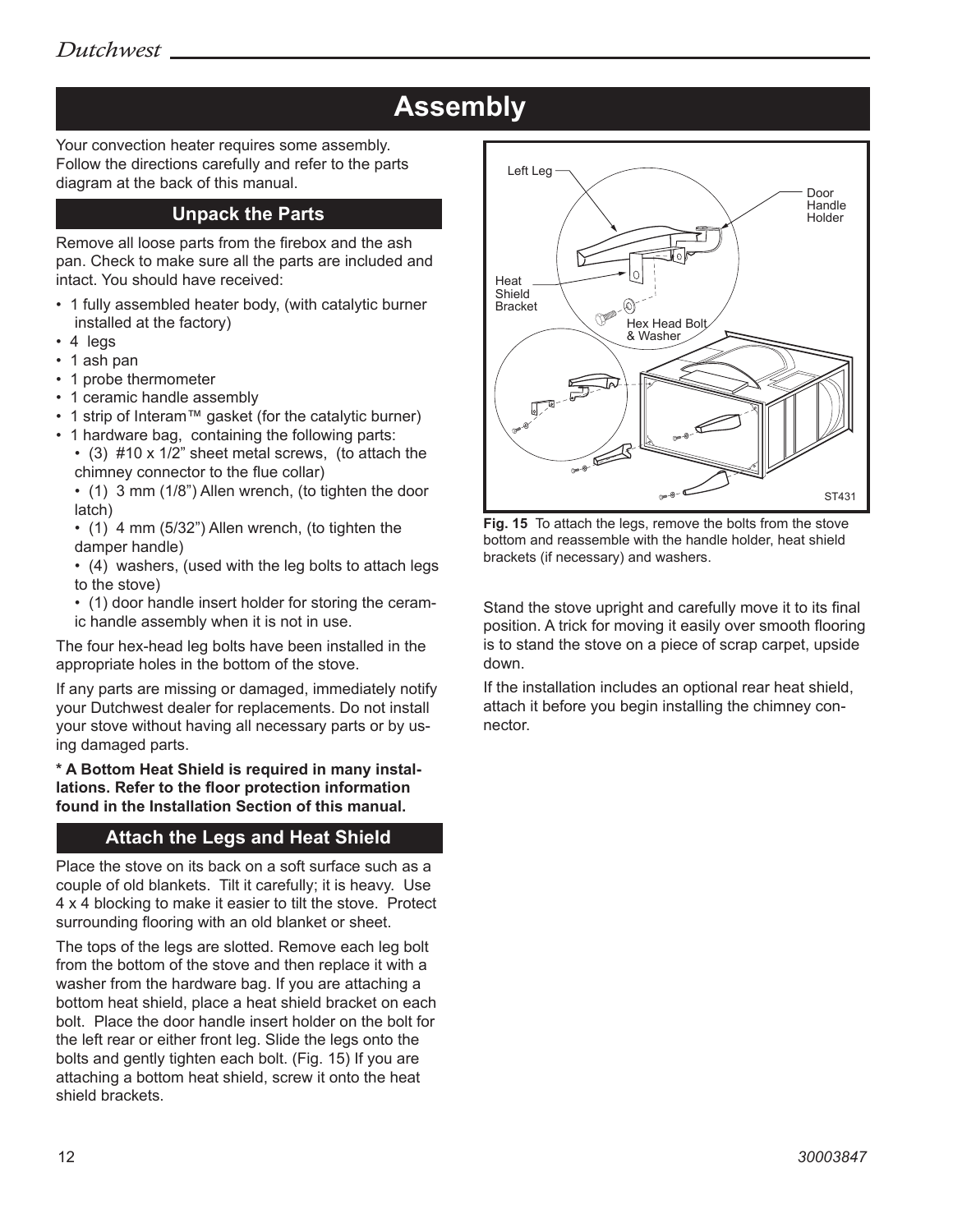# **Operation**

## **Heater Controls and Features Air Controls**

The Dutchwest Convection Heater has two air controls that regulate the amount of air drawn into the stove. Generally, more air entering the stove allows the fire to burn hotter and faster, while less air decreases heat output while prolonging the overall burn time.

The **Primary Air** control lever is located at the lower front edge of the left side (looking from the front of the stove). (Fig. 16) The lever operates the two air inlet shutters which are on the front of the stove. Opening the inlet shutters provides air for primary combustion.



**Fig. 16** The heater controls.

To open the shutters, turn the lever counterclockwise. The shutters are all the way open when the lever points toward the front at a  $"4:30"$  position. (Fig. 17) To close the shutters, turn the lever clockwise. The shutters are me shutters, turn the lever clockwise. The shutters are<br>fully closed when the lever points straight down. (Fig. 18) he chaight ach

The secondary air inlet, over the side door, admits air to the catalytic combustor **only,** for high efficiency at high combustor temperatures. Use a gloved hand or the metal tip of the door handle to adjust this inlet. Opening or closing this inlet will not strengthen the fire; generally this inlet should be about one turn open for low fires, and  $1\frac{1}{2}$  to 2 turns for medium and high fires.

**NOTE:** Door handles and controls can be hot. A glove has been included with your stove. We recommend using this glove whenever operating door or damper controls and especially when touching cast iron surfaces.



**Fig. 17** Opening the primary air supply.



**Fig. 18** Closing the primary air supply.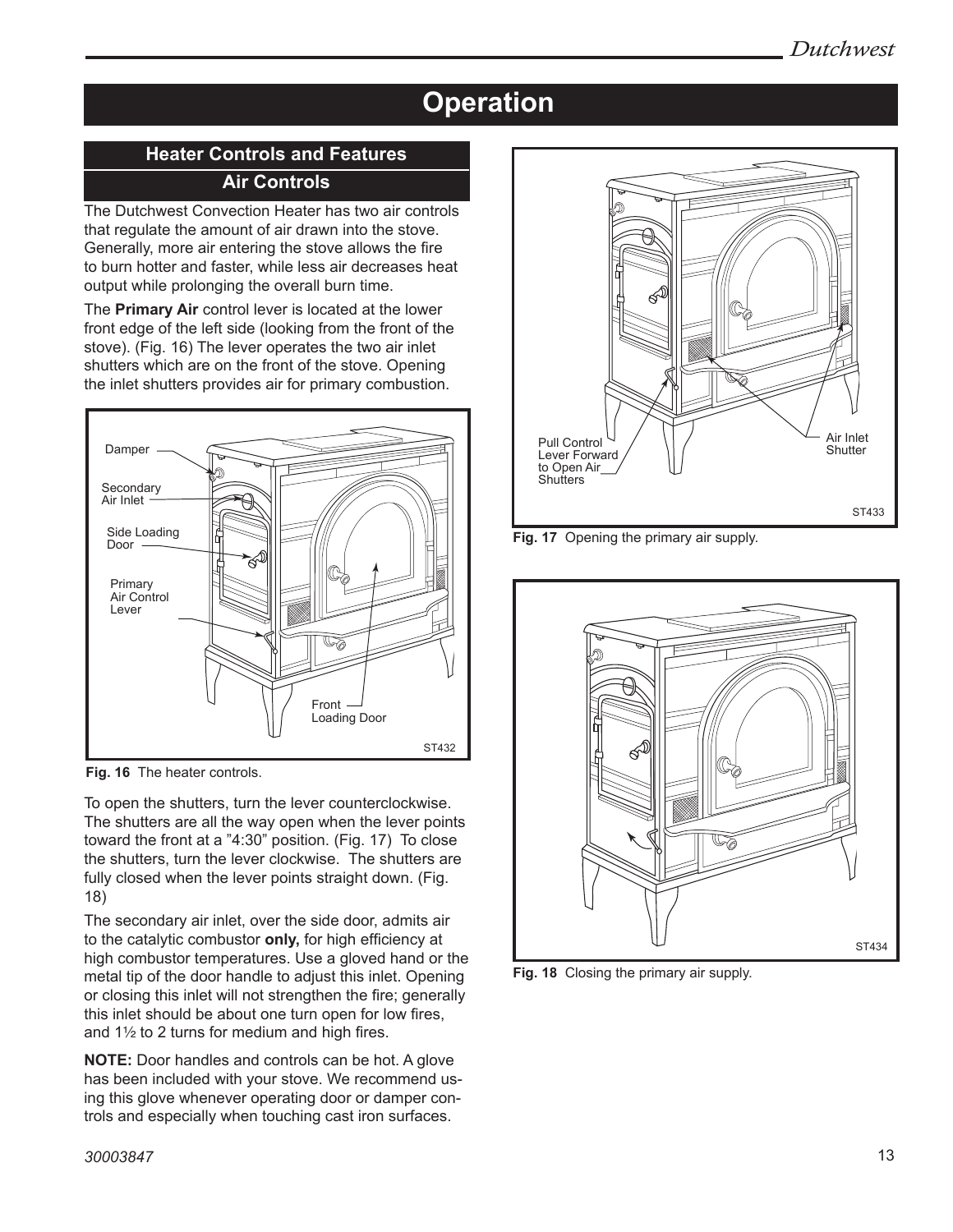### **Damper Function**

The **Damper** is operated by moving the handle on the upper left side of the stove. (Fig. 19) It has two positions: OPEN, to start the fire and load fuel, and CLOSED, for greatest efficiency and heat. When the damper is closed, exhaust gases pass through an insulated catalytic burner before flowing into the chimney.

Use the door insert handle to rotate the damper handle. Turn it counterclockwise to open the damper and clockwise to close it. You will feel resistance as the damper mechanism engages into the open (counterclockwise) position.

**The stove damper must be open when you start a fire, load fuel, or before you open either door for any reason.**

#### **Load Doors**

A **Side Loading Door** allows the easiest loading of wood logs. The **Front Door** opens for adding an occasional log to the fire. Always be sure to open the stove damper before opening either door.

#### **Successful Wood Burning**

Woodburning is often said to be more of an art than a science. You'll easily master the art if you start by using good, dry fuel and by understanding how the stove's air supply system operates.

## **Burn Only High-Quality Fuel**

Your heater is designed to burn natural wood only. Do not burn other fuels. Never burn pressure-treated wood, painted or stained wood, or glossy newsprint.

High efficiencies and low emissions are possible when burning air-dried, seasoned woods as compared to softwoods or freshly cut hardwoods. Avoid burning "green" wood that has not been properly seasoned.

The best hardwood fuels include oak, maple, beech, ash, and hickory that has been split, stacked, and air-dried outside under cover for at least one year. If hardwood is not available, tamarack, yellow pine, white pine, Eastern red cedar, fir, and redwood are softwoods that are commonly burned. They too should be properly dried. The length of the wood should be the same as that specified for your particular stove. Avoid using wood that has been dried more than two years. Often gray in color, this wood burns very quickly, resulting in short burn time and diminished stove performance. If you must burn it, mix it in with greener wood to slow the burn.

Store your firewood under cover to keep it dry. Even for short-term storage, keep wood a safe distance from the heater and keep it clear of the areas around the heater used for refueling and ash removal.



Fig. 19 Damper operating positions.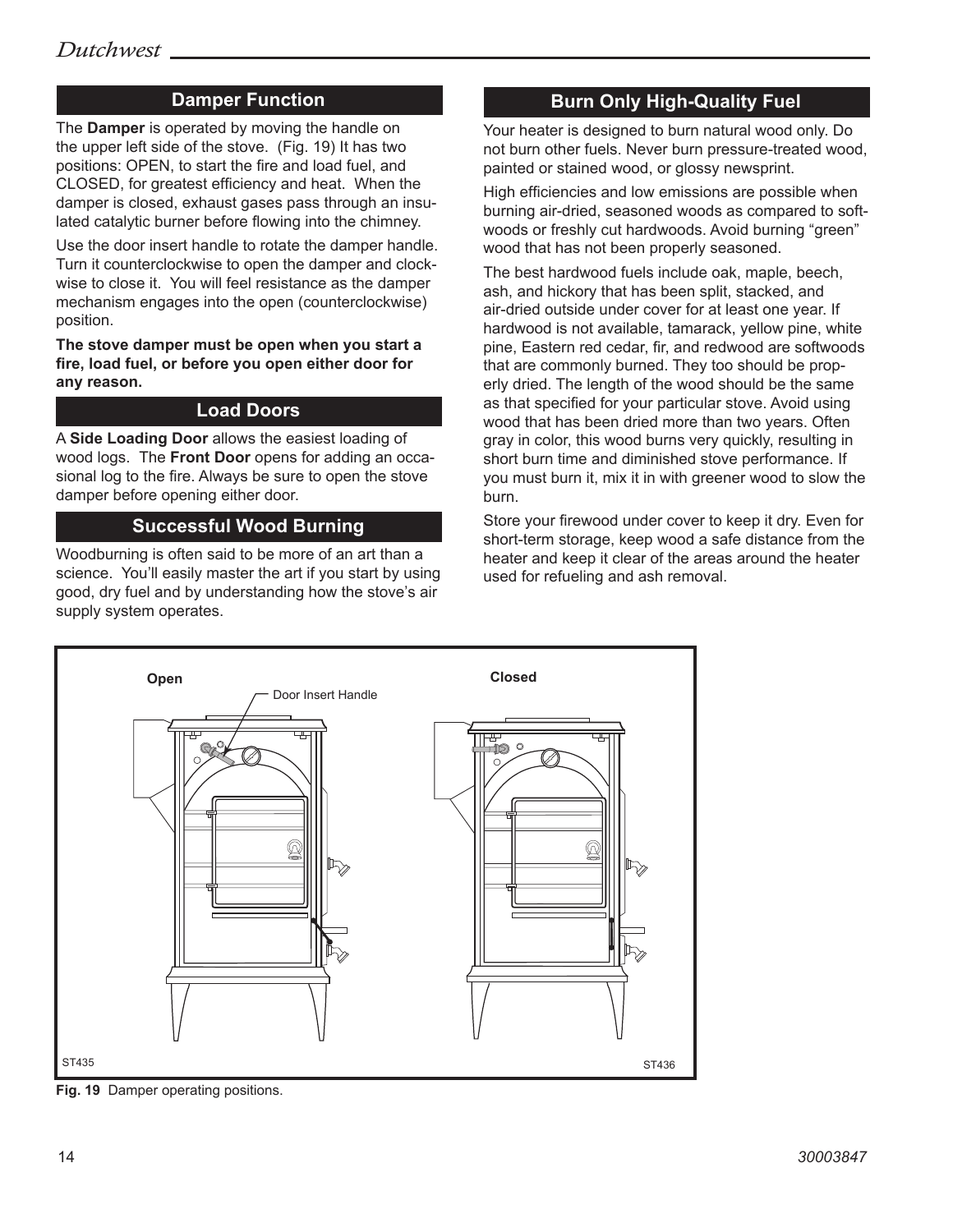## **Use the Air Control Settings that Work Best for You**

No single combination of control settings will fit every situation. Each installation will differ depending on the quality of the fuel, the amount of heat desired, and how long you wish the fire to burn.

Control settings also depend on your particular installation's "draft," or the force that moves air from the stove up through the chimney. Draft is affected by such things as the height, type, and location of the chimney, local geography, nearby obstructions, and other factors.

Too much draft may cause excessive temperatures in the stove. On the other hand, too little draft can cause backpuffing into the room and/or the "plugging" of the chimney and catalytic burner.

How do you know if your draft is excessively high or low? Symptoms of too much draft include an uncontrollable burn or a glowing-red part of the stove or chimney connector. A sign of inadequate draft is smoke leaking into the room through the stove or chimney connector joints.

When first using the stove, keep a record of the results you achieve from different control settings. You will find that specific control settings will give you a fixed amount of heat. It may take a week or two to determine the amount of heat and the length of burn you should expect from various control settings.

Notice that the probe thermometer on the stove top tells you the temperature of the catalytic burner only; it does not tell you how hot the firebox is. Normal range for the catalyst is 315° to 760° C (600° to 1400˚ F). The catalyst temperatures are very intense (far more intense than any other part of the stove) but they are also very localized.

You should put a magnetic surface thermometer on the side door. This is the only single-thickness area of the firebox, and it's a handy location since you'll use the side door more than any other.

The normal range of firebox temperatures is 190° to 330° C (400° to 650° F). Temperatures below this range can encourage creosote formation in the stovepipe and chimney; higher temperatures can cause stove parts to burn out prematurely. Always operate the stove according to firebox temperatures. Besides the air control, you can manage the stove's heat output and burn time by how much wood you load at at a time.



**Fig. 20** Primary and Catalyst air settings.

Notice that changes in the weather have a strong effect on chimney draft. Higher outdoor temperatures and lower air pressure both weaken draft; lower temperatures and higher air pressure encourage a stronger draft. An exception to this is in installations with outdoor chimneys; since these lose heat to the outdoors, it takes longer to warm them up initally, and it takes more heat to keep them warm, especially during very low temperatures outdoors.

Most installations do not require a large amount of combustion air, especially if adequate draft is available. Do not attempt to increase the firing rate of your heater by altering the air control adjustment range outlined in these directions.

In some newer homes that are well insulated and weather-tight, poor draft may result from insufficient air in the house. In such instances, an open window near the stove on the windward side of the house (side against which the wind is blowing) will provide the fresh air needed.

In some areas provisions for outside combustion air are required. Refer to Section 2 of Document J which requires an outside air vent for appliances with power outputs greater than 5 kW. Always refer to national and local codes to determine your specific requirements.

Use the air control settings indicated in Figure 20 as a starting point to help determine the best settings for your installation.

**DO NOT OPERATE THE STOVE WITH THE ASH DOOR OPEN. OPERATION WITH THE ASH DOOR OPEN CAN CAUSE AN OVERFIRING CONDITION TO OCCUR. OVERFIRING THE STOVE IS DANGER-OUS AND CAN RESULT IN PROPERTY DAMAGE, INJURY, OR LOSS OF LIFE.**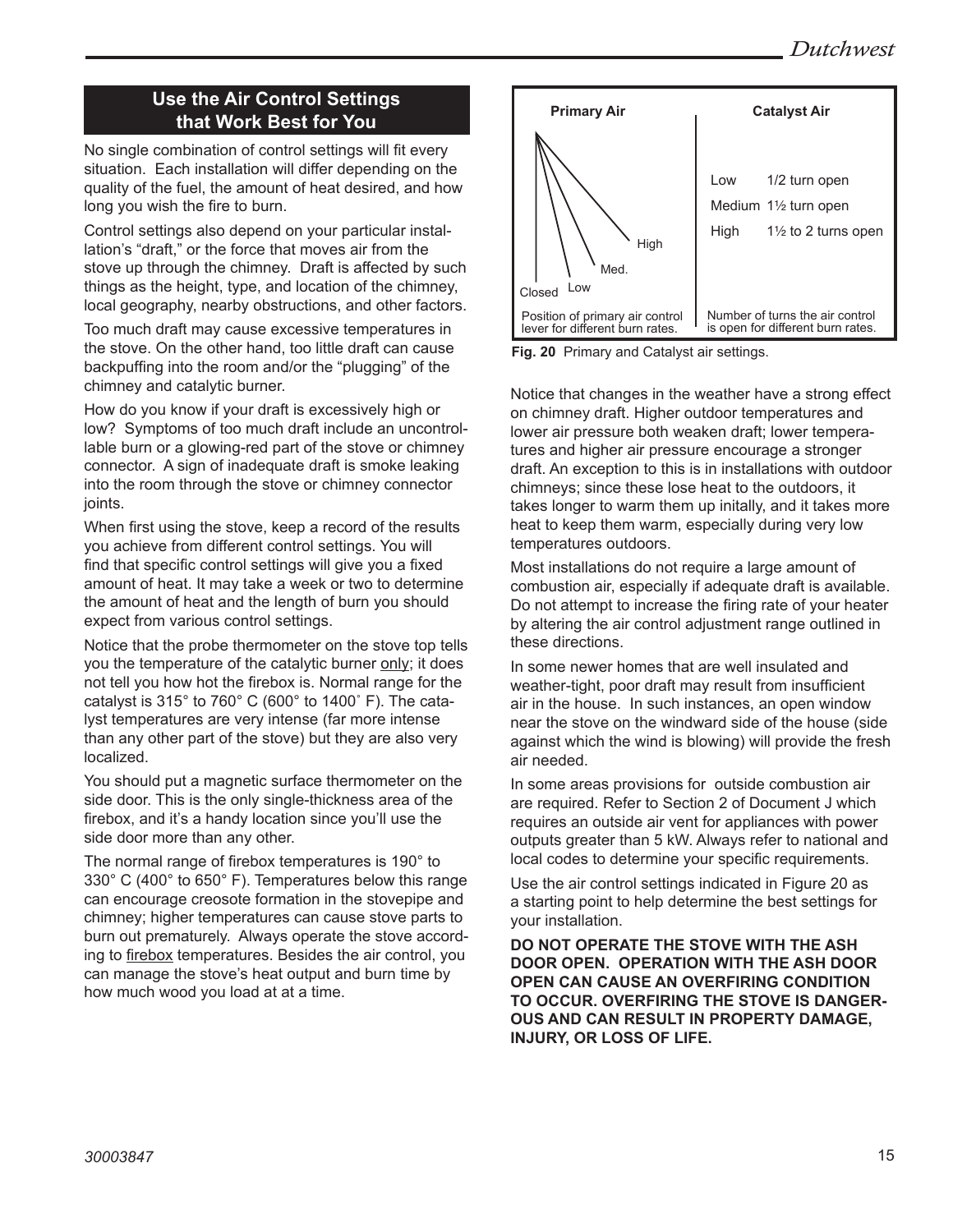# **How to Build and Maintain a Wood Fire Loading Wood**

Your Dutchwest Convection Heater accepts wood from both the front and side. Front loading is useful for kindling a new fire and adding an occasional log, however, we recommend side loading as most convenient when adding several logs at a time. Always be certain that the stove damper is open before opening either door.

#### **WARNING: OPERATE YOUR DUTCHWEST CON-VECTION HEATER ONLY WITH THE DOORS FULLY CLOSED EXCEPT WHEN REFUELING.**

**THIS STOVE IS HOT WHILE IN OPERATION! KEEP CHILDREN, CLOTHING, AND FURNITURE AWAY. CONTACT MAY CAUSE SKIN BURNS.**

### **Break-in Fires**

If your stove is new or has new cast iron replacement parts, "season" the new cast iron with a few break-in fires. Follow Steps 1-3 below. Then let the fire burn out. Do not close the damper. Maintain a small, but not smoky, fire by adjusting the primary air control. After the break-in fires, continue with Step 4.

The stove's paint and cement will emit a slight odor as these materials cure during the first few fires. You may wish to provide extra ventilation near the stove by partially opening a door or window when the odor is present.

## **Lighting the Fire**

**Step 1.** Open the stove damper. Fully open the primary air control and close the secondary (catalyst) air control.

**Step 2.** Lay some crumpled newspapers in the stove. Place six or eight finger-width size pieces of dry kindling on the paper. On the kindling, lay two or three larger sticks of split dry wood approximately 25-51 mm (1-2") thick.

#### **DO NOT USE CHEMICALS OR FLUIDS TO START THE FIRE. DO NOT BURN GARBAGE OR FLAM-MABLE FLUIDS SUCH AS GASOLINE, NAPTHA, OR ENGINE OIL.**

Also, never use gasoline-type lantern fuel, kerosene, charcoal lighter fluid, or similar liquids to start or "freshen up" a fire in this heater. Keep all such liquids well away from the heater while it is in use.

**Step 3.** Light the newspaper and close the door. The fire should be well-established within 10-15 minutes. You may gradually build it up by adding a few sticks at a time of a progressively larger size. Continue to build the fire until a live coal bed begins to form.

**NOTE:** An especially large, outdoor, or cold chimney may need to be "primed," or warmed up, before it will draw sufficiently to start a fire. If this is the case, roll up a couple pieces of newspaper, place them on top of the kindling and toward the back of the stove, light them, and close the doors. This should heat the chimney enough to initiate a draft.

Once the draft is established, open the front door and light the rest of the fuel from the bottom. Do not light the main bed of fuel until the chimney begins drawing. Repeat the procedure as often as necessary if the initial attempt is unsuccessful.

**Step 4.** After a lively fire has been established, (approx. 30 minutes) close the stove damper.

**Step 5.** Close the primary air control to a medium low setting. The fire volume will diminish immediately, but the stove will continue to warm up. Maintain control of the fire using the primary air control. Reduce the setting for a smaller fire, increase the setting for a hotter, more intense fire. Refer back to the air control settings chart on Page 18.

**Step 6.** Open the catalyst air control. Refer back to the air control settings chart on Page 18.

**DO NOT OVERFIRE THIS HEATER.** Overfiring may cause a house fire, or can result in permanent damage to the stove. If a part of the stove or the chimney connector glows, you are overfiring.

#### **Reloading and Reviving the Fire**

Open the stove damper and wait at least thirty seconds for the draft to increase. Open the door slowly and add the fuel. Split firewood will fill the firebox more completely than will unsplit wood and will thereby reduce the frequency of reloading.

You may find that the fire intensity will decrease after reloading, particularly if the loading door is open a long time. Stimulate the fire by increasing the primary air supply and leave the stove damper open. Then as soon as the fire is reestablished, close the damper and reduce the air supply to prevent over-firing.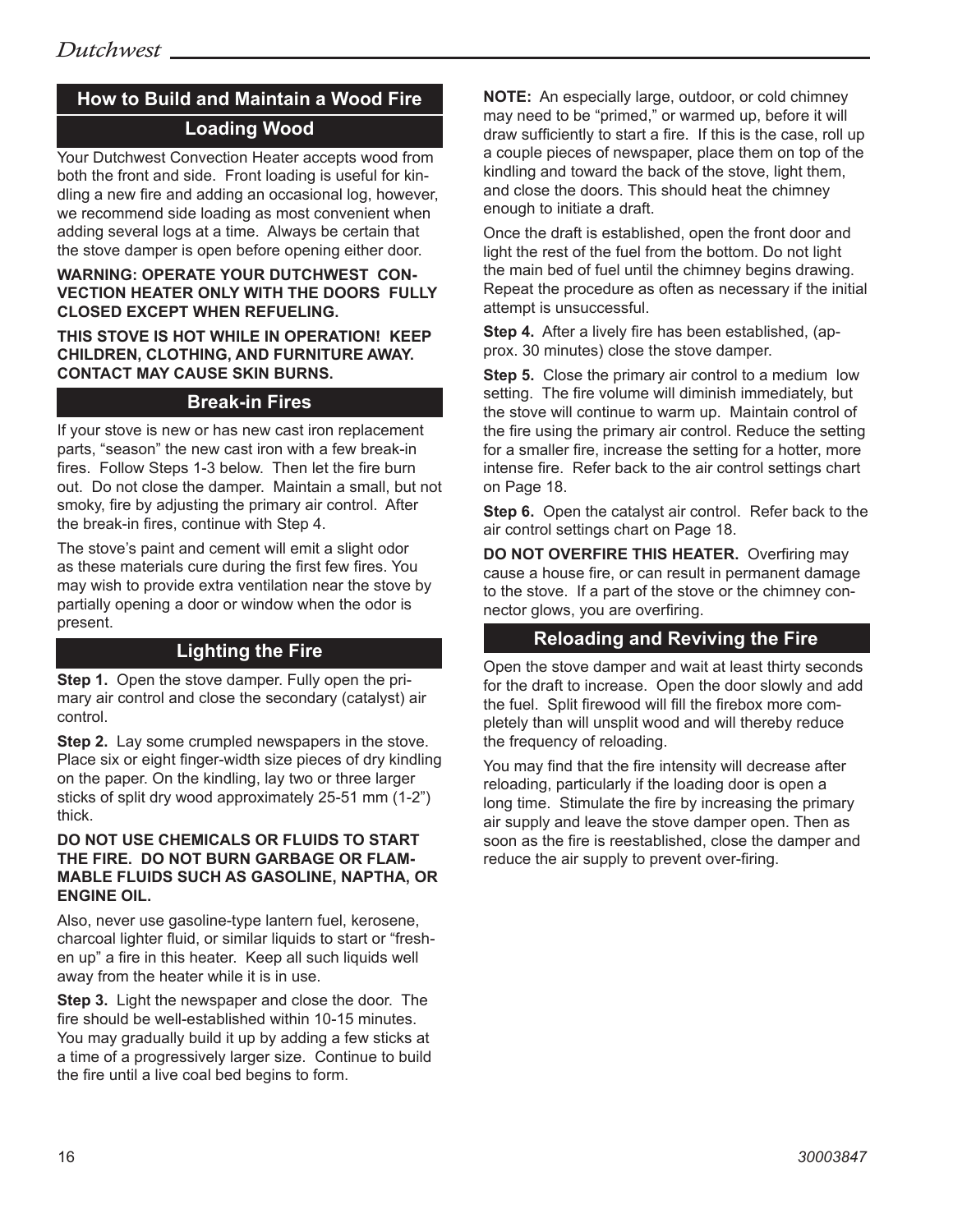#### **Further suggestions...**

\* If the charcoal bed is relatively thick and your fuel is well-seasoned, it is possible to add fresh fuel (smaller pieces first), close the door and damper, and reset the air control within five minutes.

\* When refueling, avoid breaking the charcoal bed into small pieces. Large pieces of charcoal help the fire recover quickly.

\* The glass will remain cleaner if refueling is done when the previous load of fuel has burned down to hot, glowing coals. Use a crumpled piece of dry newspaper to wipe fly ash buildup off of the glass. Do not use liquid cleaning agents of any type on hot glass.

#### **Remove Ashes Frequently**

Wear heavy stove gloves when removing ashes. Check the ash compartment before reloading the stove. If the ashes are close to the top, empty the pan. Before replacing the ash pan, clear away any ash that has spilled over the sides and back of the ash pan.

Empty the ash drawer regularly - typically every one to three days. The frequency will vary depending on how hot you run your stove: the hotter the fire, the more wood you burn, and the faster ash will accumulate.



**Fig. 21** Hot ashes can be dangerous and must be stored outdoors on a noncombustible surface in a metal container with a tight-fitting lid.

## **Safe Ash Handling**

Ash may contain hot coals and must be treated with extreme care. Ashes should be placed outdoors in a metal container with a tight-fitting lid. The closed container of ashes should be placed on a noncombustible floor or on the ground, well away from all combustible materials, pending final disposal. If the ashes are disposed of by burial in soil or otherwise locally dispersed, keep them in the closed container until all cinders have thoroughly cooled. Wood ash may be used as a garden fertilizer.

**CAUTION:** Never use a vacuum cleaner to remove ash from the stove; always remove and dispose of the ashes properly.

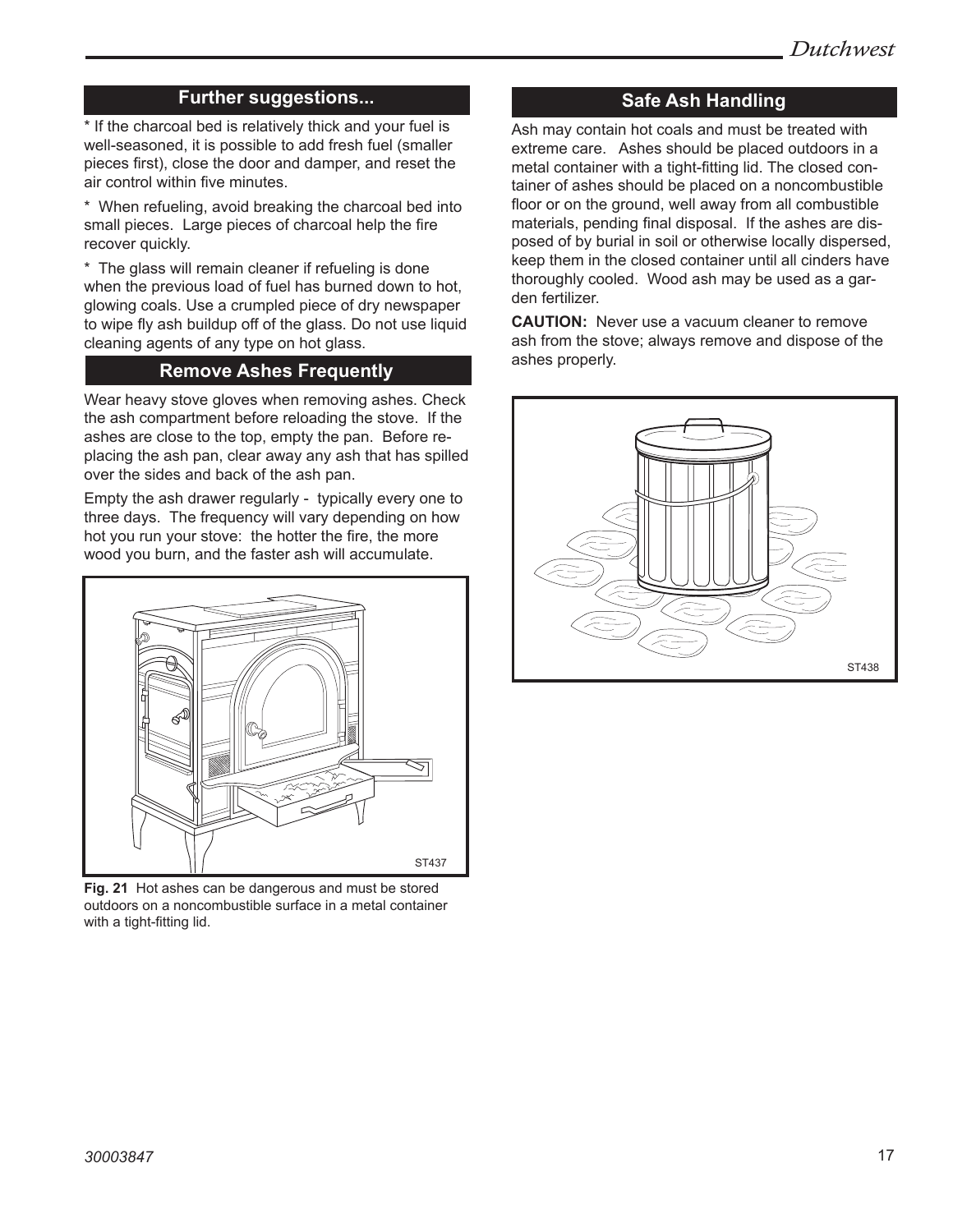# **Maintenance**

Below you will find important information on general care, inspection and maintenance of your Vermont Castings stove. Should it become necessary, use only replacement parts recommended by your authorized dealer.

Every spring, at the end of the heating season, perform a thorough cleaning, inspection and repair. The stove and chimney system should be inspected and maintained by a qualified engineer.

## **Keep Your Stove Looking New and Working Its Best**

Allow the fire in the stove to go out and allow the stove to cool completely before beginning any maintenance procedure.

## **Care of the Cast Iron Surface**

An occasional dusting with a dry rag will keep the painted cast iron of your Dutchwest Convection Heater looking new.

If the paint needs retouching, allow the stove to cool completely. Wire-brush areas needing to be painted. Remove non-painted components such as air controls or cover them with masking tape. Touch up the stove with high temperature stove paint available from your local dealer. Apply the paint sparingly. Two light coats are better than one heavy one.

## **Cleaning the Glass**

You will find that most of the carbon deposits on the glass will burn off regularly during hot fires. You can wipe fly ash from the glass when hot using a crumpled piece of dry newspaper. **Never use liquid cleaning agents on hot glass.** If you wish to clean the glass more thoroughly, follow this procedure:

- Be sure the glass is completely cool.
- Use a glass cleaner especially made for this purpose.
- Dry the glass completely.

#### **Adjust the Door Latch**

The door latches must close tightly to ensure a good seal between the each door and the stove plates. With time and use, the door latches will require periodic adjustment. Follow this procedure: (Fig. 22)

- 1. Loosen the small locking nut with an open end wrench.
- 2. Use the allen wrench (included with the stove) to turn the striker screw clockwise one quarter-turn and close the door to test the engagement. The







**Fig. 23** Door gasket.

door latch should engage tightly when closed. Make further adjustments in small increments.

3. When the striker screw is properly adjusted, tighten the small locking nut against the pawl without allow-<br>ing the striker screw to turn. ing the striker screw to turn.

# **Test and Repair the Door Gaskets**

**Air leaks can be caused by low spots in the door gas**kets. To locate such low spots, close each door on a slip of paper and attempt to pull the paper free. If the paper slips out without tearing, the gasket isn't snug enough at that spot.

If the seal cannot be improved by adjusting the door latch, try shimming the gasket. Pack a small quantity of cement or a smaller diameter gasket into the channel beneath the gasket to lift the main gasket and thereby improve its contact with the door frame.

If shimming does not improve the seal, replace the gasket following these steps:

1. Remove the original gasket by grasping an end and pulling firmly.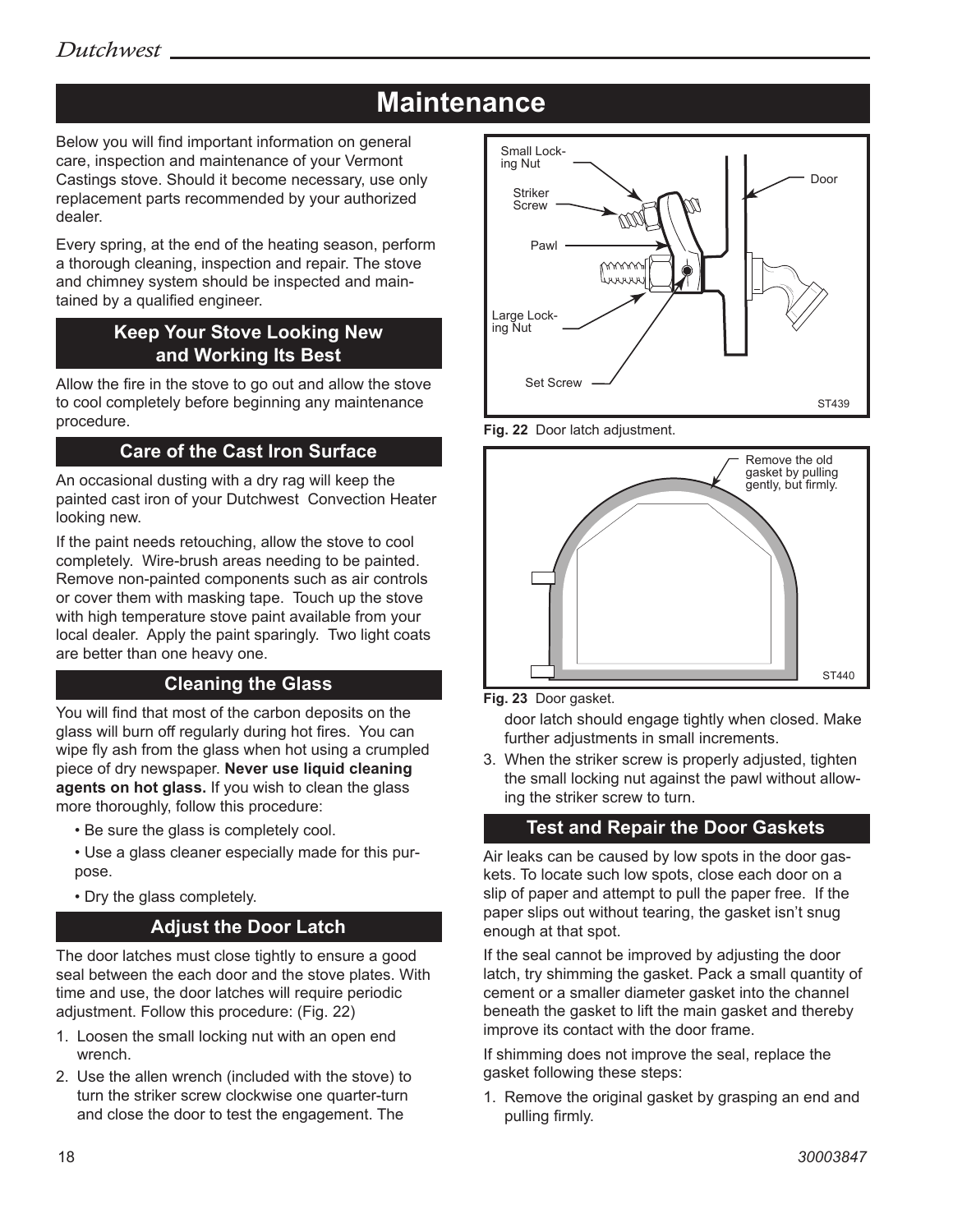- 2. Wearing safety goggles, use a wire brush or the tip of a screwdriver to clean the channel of any remaining cement or bits of gasket.
- 3. Apply a thin bead of stove cement in the newlycleaned groove.
- 4. Lay the gasket into the groove. Wait until you are a couple inches from the end before you cut it.
- 5. Test the gasket by closing the door on a slip of paper as described above. Adjust the gasket in any areas where an inadequate seal is evident.

All rope-type gasketing used in the Dutchwest Convection Heater is made of fiberglass. The gasketing is 11 mm (7/16") diameter for front and side doors and the ash door and 10 mm (3/8") for the top plate. 6 mm (1/4") gasketing is used behind the glass.

## **Repair Missing Cement in Seams**

The cement in the stove seams may deteriorate over time and fall out in places. Just as with the stove doors, it is necessary to keep the seam seals in good condition. Spot-fix with furnace cement (available from your local dealer) any areas where the cement seal is visibly deteriorated. Allow 24 hours for the new cement to dry after "washing down" seams.

## **Avoid Damaging the Glass Door Panel**

Do not abuse the glass by slamming the door or striking the glass with a log. Never operate your stove if it has damaged or broken glass. If you need to replace the glass, use only replacement glass provided by your local Dutchwest dealer.

## **Damper Adjustment**

With time, you may need to adjust the damper linkage to ensure that the damper plate seals tightly when closed. Test the damper when the stove is cold. When turned into the closed position, the damper should be feel "snug" but not too tight. It will become a little tighter as the stove heats up. Use a 11 mm (7/16") socket wrench with socket extension to adjust the linkage:

- **1.** In an alternating pattern, first loosen and then remove the four bolts that secure the top plate to the sides of the stove.
- **2.** Open the damper.
- **3.** Loosen the adjusting bolt's lock nut. (Fig. 24)
- **4.** Loosen the anchor bolt's lock nut, located on the underside of the damper.
- **5.** Loosen the anchor bolt a turn or two.
- **6.** Tighten the adjusting bolt.
- **7.** Test the damper. Make further adjustments if necessary.
- **8.** When final adjustment has been made, tighten the adjusting bolt lock nut, the anchor bolt, and the anchor bolt lock nut.



**Fig. 24** Damper adjustment.

## **Primary Air Control Adjustment**

A simple spring-loaded tab maintains tension on the primary air control lever. The air control should be loose enough for you to easily set its position by hand, but also snug enough to remain in that position until you change it.

Over time, the air control may tighten or loosen. To adjust the tension on the control, let the stove cool to room temperature. Open the side-loading door and look in toward the inner side of the front panel of the stove. (Fig. 25) Locate the lower hex head bolt (A) on the primary air manifold, just inside the door. Remove the bolt with a open end or box end wrench to gain access to the adjustment screw (B) inside the manifold. Insert a Phillips screwdriver into that hole and turn the screw clockwise to increase tension, counterclockwise to decrease tension. Make adjustments in small increments and test the operation. Replace the hex head bolt when you are done.

Note that the mechanism may tighten slightly as the stove heats up. Your adjustment should leave the air control snug, but not overly tight.



**Fig. 25** Primary air control adjustment.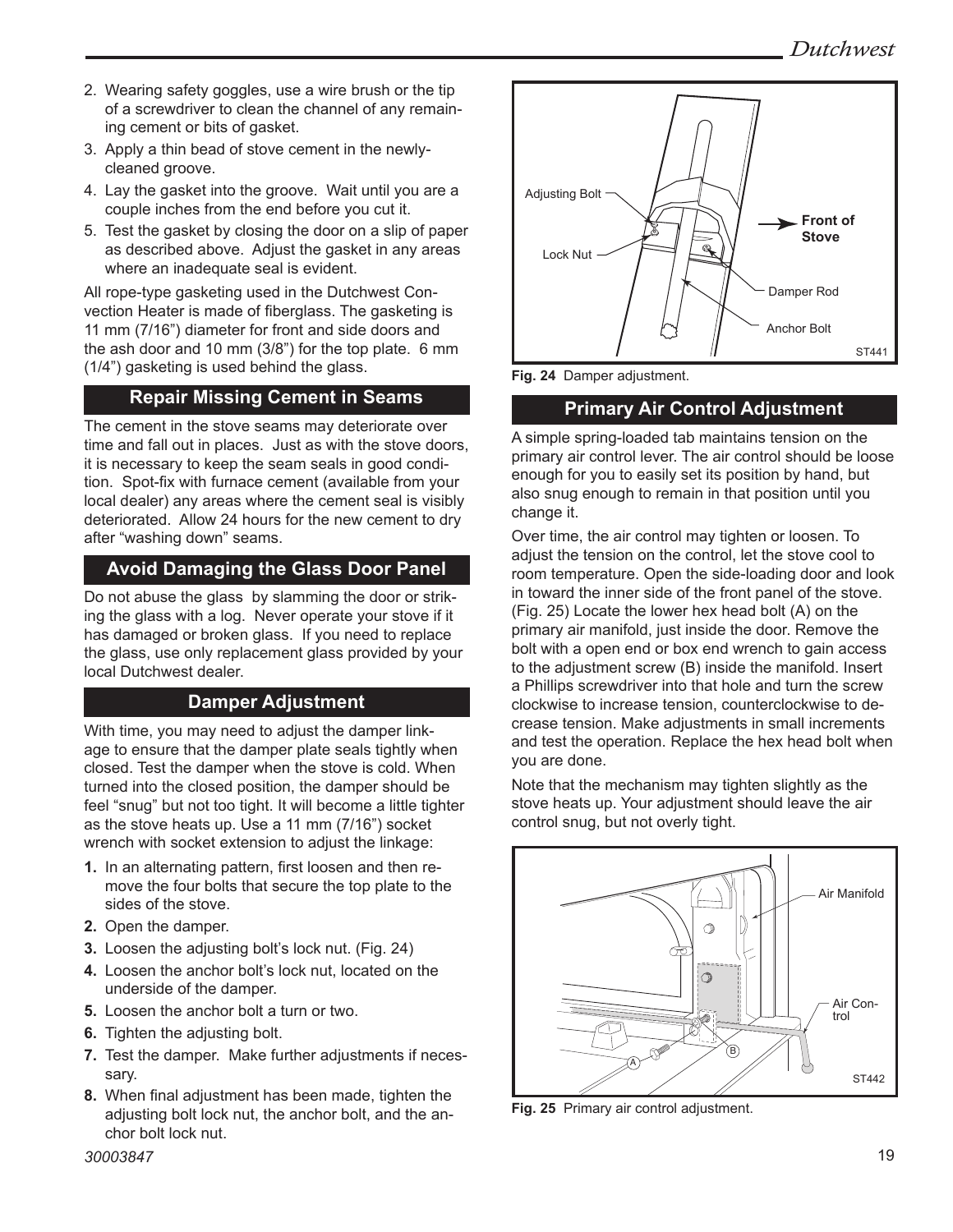## **Cleaning the Chimney System**

The chimney system is composed of the chimney and the pipe that connects the stove to the chimney. Inspect the chimney and chimney connector at least twice monthly, and clean if necessary.

When you first begin using the stove, check daily for creosote — a substance that can look like either thick tar or black, crisp flakes. Experience will show how often you need to clean to be safe. The frequency may even vary during the year. In the colder months when the hottest fires producing the least creosote are burned, you may need to clean only every couple of months. During the warmer months when creosote is more likely to result from cooler-burning fires, weekly cleaning may be necessary.

At the very least, inspect the chimney connector and chimney at least once every two months during the heating season to determine if a buildup of creosote or soot has occurred. If a significant layer of creosote has accumulated (3 mm [1/8"] or more), or if soot has accumulated, either should be removed to reduce the risk of a chimney fire. Failure to keep the chimney and connector system clean can result in a serious chimney fire.

The conditions for a chimney fire develop as follows: When wood is burned slowly, it produces tar and other organic vapors which combine with expelled moisture to form creosote. The creosote vapors condense in the relatively cool chimney flue of a slow-burning fire. As a result, creosote residue accumulates on the flue lining. Creosote is flammable and, when ignited, makes an extremely hot fire within the flue system which can damage the chimney and overheat adjacent combustible material.

To reduce the amount of creosote that may form, remember to provide adequate air for combustion and to strive for small, intense fires rather than large, smoldering ones.

You can never be too safe. Contact your local fire authority for information on what to do in the event of a chimney fire, and have a clearly understood plan on how to handle one.

## **Inspect Regularly, Clean As Required**

Inspect the chimney and chimney connector twice monthly and clean if necessary. Let the stove cool completely before you inspect the chimney. Use a flashlight and mirror to sight up the flue through the chimney clean-out door or chimney connector inspection tee. If no inspection access is available, disconnect the pipe from the stove.

Clean the chimney using a specially designed chimney cleaning brush, the same size and shape as the flue liner, attached to flexible fiberglass rods designed for this purpose. Run the brush up and down the liner so that any deposits fall to the bottom of the chimney where they can be removed through the clean-out door.

Clean the chimney connector by disconnecting the sections, taking them outside, and removing any deposits with a stiff wire brush. You can use a chimney brush of correct size to clean chimney connector pipe. Reinstall the connector sections after cleaning, being sure to secure the individual sections with three sheet metal screws per section.

If you are unable to inspect and/or clean the chimney system yourself, contact your local Dutchwest dealer or hire a qualified chimney sweep in your area to do the job.

#### **Maintenance Schedule**

#### **THE STOVE:**

DAILY:

- Ashes should be removed before they reach the top of the ash pan. Check accumulation at least once a day.
- Keep the area around the stove clear of any combustible materials such as wood, furniture or clothing.

TWO MONTHS:

- Check door handle to be sure it is working properly. Gasketing becomes compressed after a period of time. Adjust handle tightness if necessary.
- Check leg bolts and heat shield screws; tighten if necessary.

#### **Annual Spring Cleaning**

- Check gasketing for wear, and replace if necessary.
- Remove ashes from the ash pan and replace with a moisture absorbing material (such as kitty litter) to keep the interior of the stove dry.
- Inspect and clean the refractory package and catalyst.
- Clean the dust from the inner sides of bottom, rear or pipe heat shields if your stove is equipped with them. Clean surfaces are better heat reflectors than dirty surfaces.
- Touch up the black paint.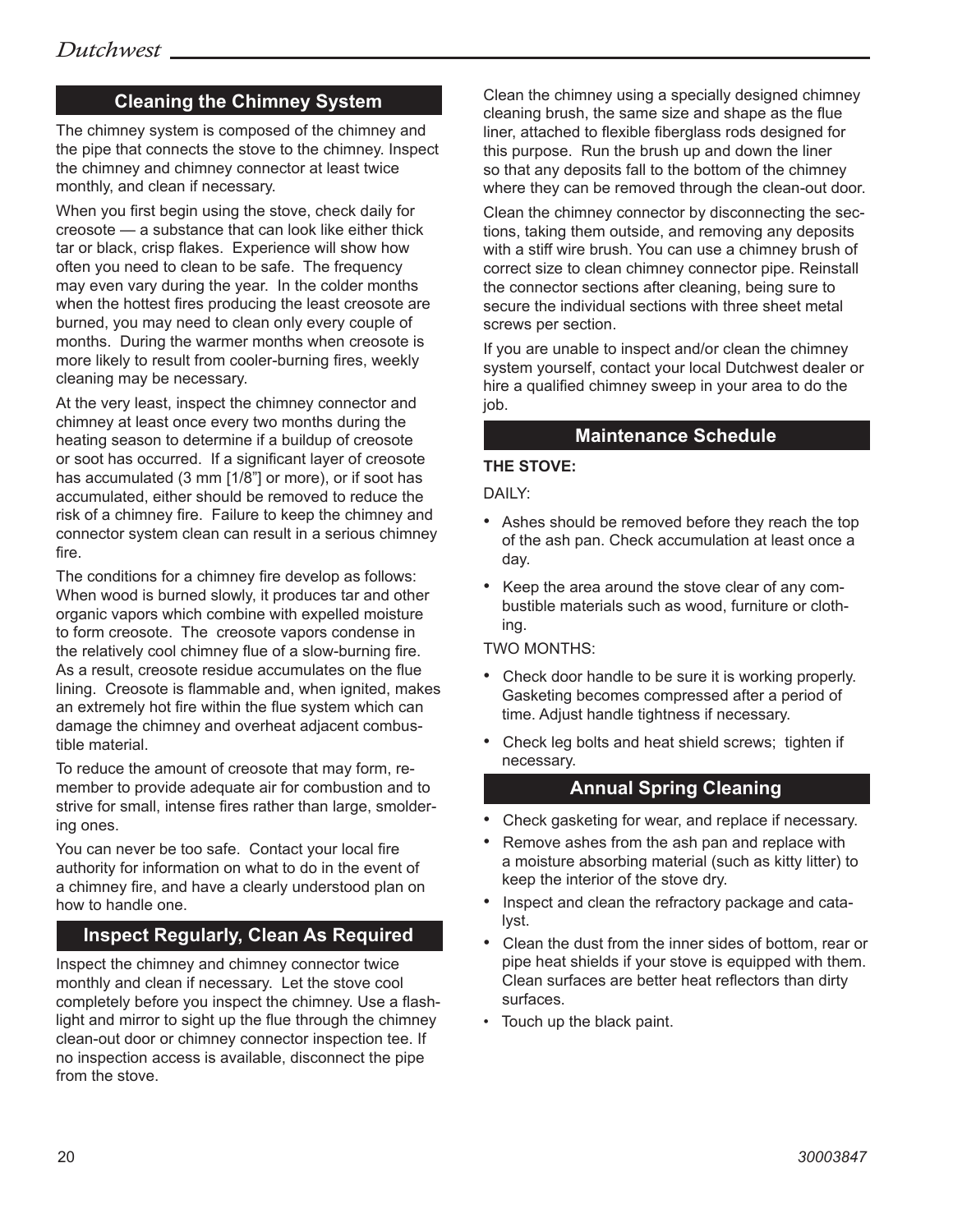### **The Chimney Connector**

The stove and chimney system should be inspected and maintained by a qualified engineer and include the following:

TWO WEEKS:

• Inspect the chimney connector and chimney. Clean if necessary.

TWO MONTHS:

• Inspect the chimney and chimney connector. Pay particular attention to the horizontal runs of chimney connector, and the elbows. Clean the system if necessary.

### **Yearly Spring Cleaning**

- Disassemble the chimney connector and take it outdoors for inspection and cleaning. Replace weak sections of connector.
- Inspect the chimney for signs of deterioration. Repairs to a masonry chimney should be made by a professional mason. Replace damaged sections of prefabricated chimney. Your local Dutchwest dealer or a chimney sweep can help determine when replacement is necessary.
- Thoroughly clean the chimney.

### **Care of the Catalytic Combustor**

This wood heater contains a catalytic combustor, which needs regular inspection and periodic replacement for proper operation. It is against the law in the United States to operate this wood heater in a manner inconsistent with operating instructions in this manual, or if the catalytic element is deactivated or removed.

Under normal operating conditions, the catalytic combustor should remain active for two to six years (depending on the amount of wood burned). However, it is important to monitor the combustor periodically to ensure that it is functioning properly, as well as to determine when it needs to be replaced. A non-functioning combustor will result in a loss of heating efficiency, and an increase in creosote and emissions.

The combustor should be visually inspected "in place" for fly ash accumulation and physical damage three times per year. Actual removal of the combustor is not recommended unless a more detailed inspection is warranted because of diminished performance as outlined below.

The refractory package housing the catalytic combustor should be inspected annually for a build-up of fly ash and cleaned if necessary. This may be done during examination of the catalytic combustor.

#### **When to Suspect A Combustor Problem**

There are two ways to evaluate the performance of your stove's combustor.

The first is to monitor the temperatures on the probe thermometer. A properly-functioning combustor should operate in the range of 430°-650° C (800-1200° F). Combustor temperatures consistently less than 430° C (800° F) merit a closer examination of the combustor.

The second performance test is to observe the amount of smoke leaving the chimney — both when the combustor has achieved "light-off" and when it has not. Follow this simple two-step procedure:

- With a fire in the stove and the combustor properly activated by the closing of the stove damper to route smoke through it as described in the Operation Section, go outside and observe the smoke leaving the chimney.
- Then, open the stove damper and once again observe the smoke leaving the chimney.

Significantly more smoke should be observed after the second step when the stove damper is open and exhaust is not routed through the combustor. Be careful not to confuse smoke with steam from wet wood. Unlike smoke, steam disappears very quickly in air.

If either of these tests indicates a problem, consider other possible factors as well.

#### **Assess Your Present Operating Conditions**

In Spring or Fall, draft strength is less than in the middle of winter, and a related change in stove performance may result. Small hot fires are a good solution to sluggish performance under these conditions.

Burning "green" (insufficiently seasoned) wood will result in poorer performance than when burning properly seasoned fuel. Was your fuel supply good and dry to start with, or has it changed? You may have to run your stove hotter (more air) to achieve good performance if you are burning green or wet wood. Also, any changes in operating routine should be considered at this time as a possible reason for changed performance.

Once you have ruled out any other possible causes for a decline in performance, you may proceed with an inspection of the catalyst.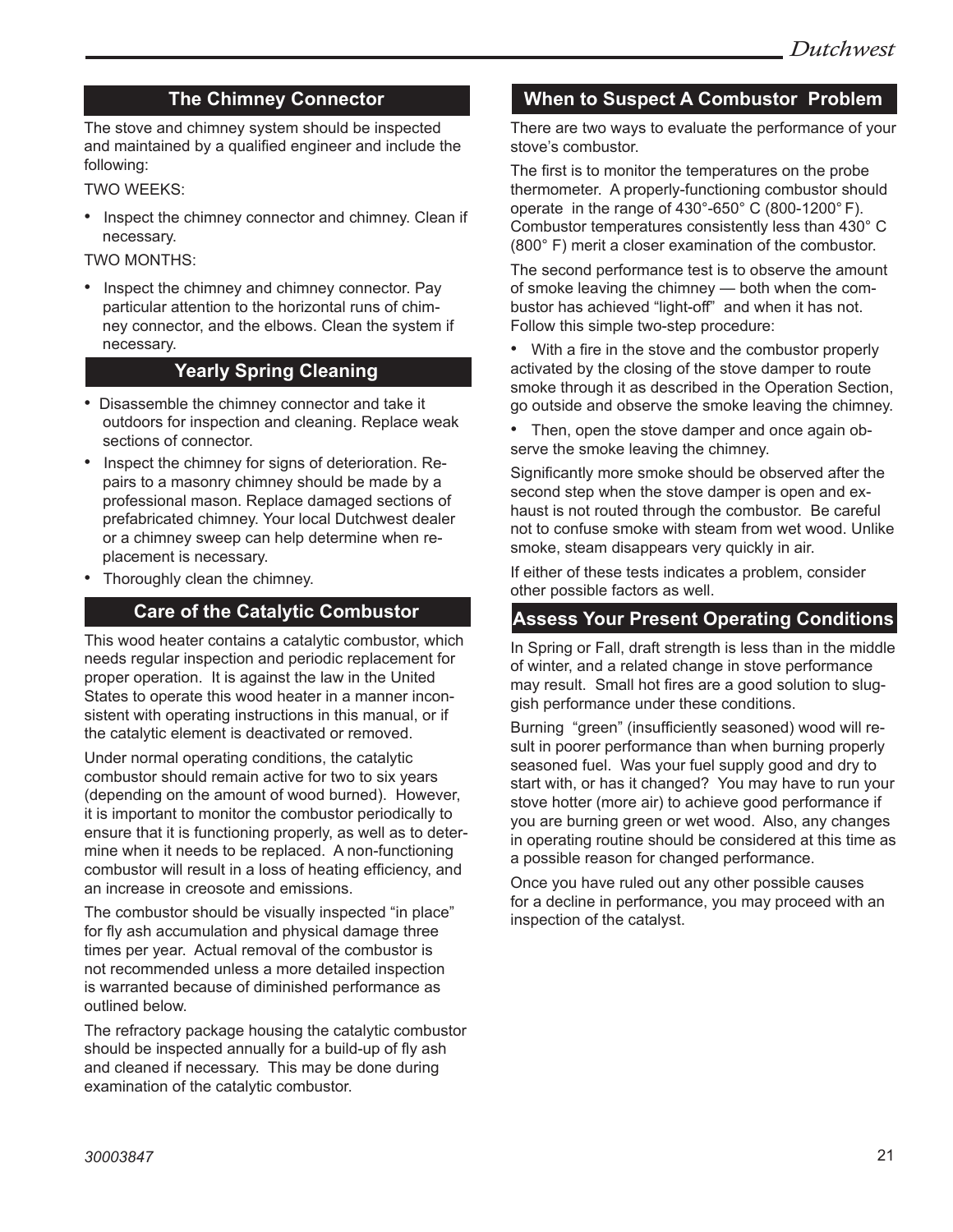#### **Remove and Inspect the Combustor**

- Wear safety glasses, a dust mask, and gloves.
- Remove the four bolts that secure the stove top plate. There are two each on both the left and the right side, just under the top plate overhang. With the bolts removed, lift the top.



**Fig. 26** Remove four bolts securing stove top plate.

The combustor is located beneath the removable refractory package.

• Carefully remove the refractory package. It is extremely delicate; handle it as little as possible.



**Fig. 27** Remove refractory package with care.

• For a visual inspection for blockage that can be performed without removing the combustor, have an assistant shine a bright flashlight beam up through the combustor from inside the stove's firebox.

• If combustor removal is necessary for cleaning or closer inspection, lift it gently out of its chamber. You may have to work it back and forth carefully to remove it. Check the combustor and the bottom of the refractory chamber for a build-up of fly ash, and remove any ash by gently blowing air through the combustor. Do not brush the surface, as this could damage the element.

• Inspect the combustor, referring to the information in the "Catalytic Combustor Appendix" on Page 26 for information on what to look for. Although small hairline cracks will not affect performance, the combustor should be essentially intact. If the combustor is broken in pieces or has sections missing, it should be replaced. Call your local Dutchwest dealer for a replacement combustor, item #CB56. Consult the warranty section at the back of this manual for further information on catalytic combustor replacement.

• If the combustor is in good condition and clean, reinstall it. Be sure first to carefully wrap a new Interam gasket (an extra was provided with your stove) around its perimeter before replacement. Insert the gasketed combustor gently back into position, and replace the refractory package.

• Before replacing the stove top, check the damper. If the gasket is intact, but the damper isn't locking tightly, adjustment should be made. Also check the gasket that seals the top plate.

• Gasket should be replaced only if damaged or missing. The top plate uses a 10 mm (3/8") gasket and the damper is sealed with a 10mm (3/8") gasket. The procedure for removing the old gasket and installing the new is the same as that described for door gaskets on Page 18.

• Replace the stove top, and tighten the four top plate bolts that secure it. Be sure that the top plate seats properly before tightening, and tighten the bolts alternately as you would tighten the bolts that secure a car tire.

#### **Watch for Better Results**

Finish up by cleaning the chimney connector. Then, use the stove in your typical manner for two weeks and note the stove's performance, taking special note of the performance tests described above.

If a problem persists, contact your Dutchwest dealer for further advice about your particular situation.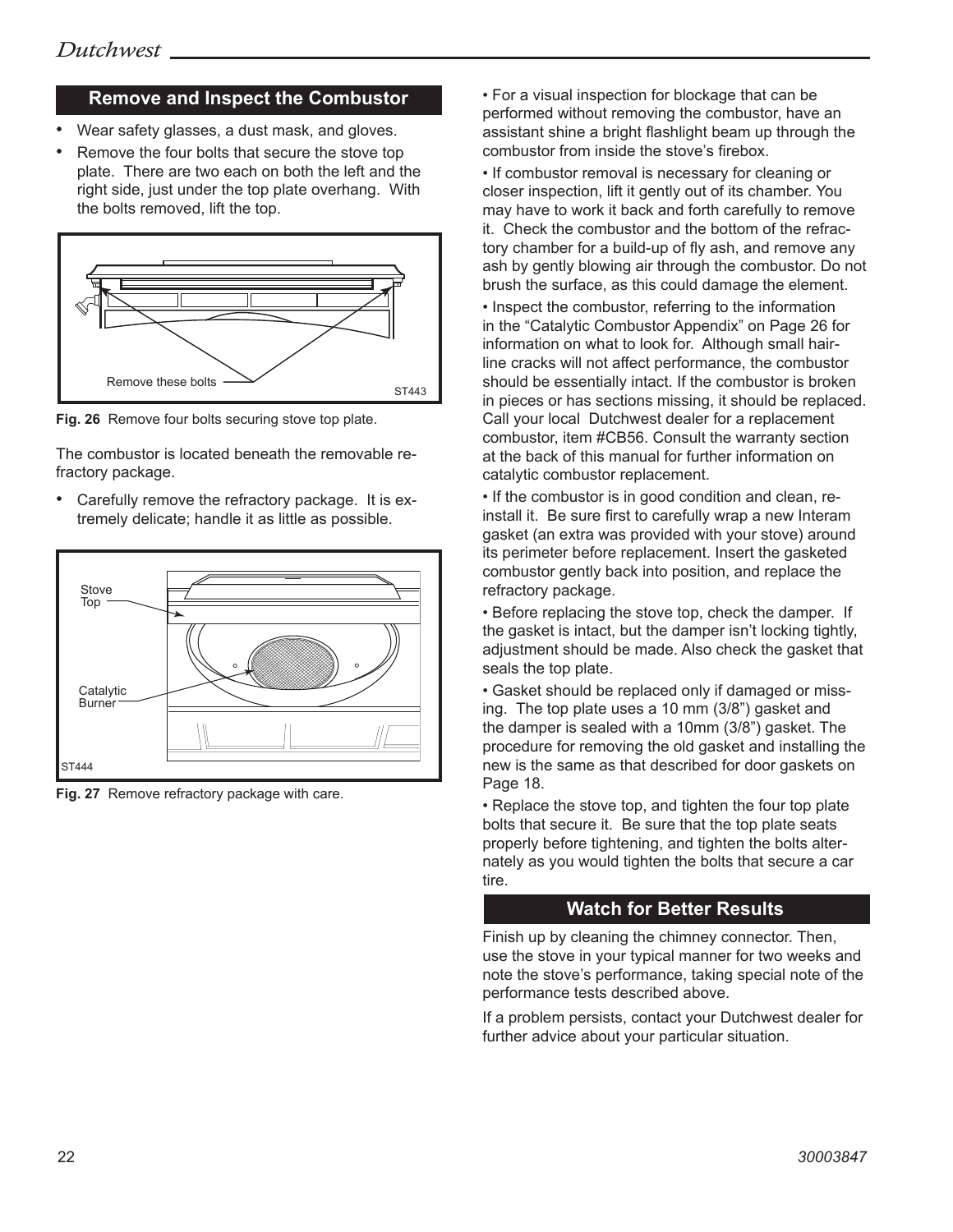# **Catalytic Combustor**

In any chemical reaction, including the combustion process, there are certain conditions which must be met before the reaction can take place. For example, a reaction may require a certain temperature, or a certain concentration of the reactants (the combustion gases and oxygen), or a certain amount of time. Catalysts, though not changed themselves during the reaction, have the ability to act at a molecular level to change these requirements. In the secondary combustion chamber of the Dutchwest Convection Heaters, the catalyst reduces the temperature at which secondary combustion can start from the 540°-60° C (1000°- 1200°F) range to the 260°-315° C (500°-600° F) range, increasing efficiency, and reducing creosote and emissions.

Though it is advantageous, the catalytic reaction does have some limitations of its own. Primary among these is that the reactants (the gases) come into close physical contact with the catalyst itself.

To ensure the necessary contact, the catalytic element in your Dutchwest Convection Heater is composed of a ceramic base in the shape of a honeycomb. On each of the honeycomb's many surfaces a coating of the catalyst (usually a noble metal such as platinum or palladium) is applied. The large surface area exposed in this configuration ensures that the combustion gases have the greatest opportunity to come in contact with the catalyst.

Loss of catalytic activity will be apparent in several ways. First you may notice an increase in fuel consumption. Second, there will be a visible increase in the rate at which creosote builds up in your chimney connector system. You may also notice a heavy discharge of smoke from the chimney. There are a number of catalytic problems which can cause loss of activity:

#### **Blockage**

While the honeycomb pattern ensures good contact, it also increases the resistance to flow of the combustion gases, and, because of the many surfaces, provides more places for creosote and fly ash to deposit. It is important to follow the operating instructions in order to minimize these deposits, and to periodically inspect your catalyst for signs of blockage.

#### **Masking and Poisoning**

While the catalyst itself does not enter into the combustion process, it is possible for certain elements, such as lead and sulfur, to attach to the active sites on the surface of the honeycomb. Though the catalyst is still there, it is covered, or masked, by the contaminant, and cannot function. To avoid this situation, it is important not to burn anything in your Dutchwest Convection Heater that is a source of these contaminants. Particularly avoid painted or treated wood, coal, household trash, colored papers, metal foils, or plastics. Chemical chimney cleaners may also contain harmful elements. The safest approach is to burn only untreated, natural wood.

#### **Flame Impingement**

The catalytic element is not designed for exposure to direct flame. If you continually overfire your Dutchwest Convection Heater, the chemistry of the catalyst coating may be altered, inhibiting the combustion process.

Thermal degradation of the ceramic base may also occur, causing the element to disintegrate. Stay within the recommended guidelines of the Operation section.

#### **Mechanical Damage**

If the element is mishandled, damage may occur. Always treat the element carefully. Remember the catalyst is made of a ceramic material; treat it as you would fine china. Hairline cracks will not affect the performance of the catalyst, as long as the steel sleeve holds the element in the proper position.

#### **Peeling**

Peeling of the surface coat may occur if the catalytic element is frequently subjected to excessive temperatures. Follow the operating instructions carefully to avoid this type of damage.

Every Dutchwest product is equipped with either a Corning "Long-Life"® or a Technical Glass Products "Honeycomb"®. The products are equivalent. If for any reason you must ship your catalytic element, remember its fragile nature. Place the element in a plastic bag, and package it with a generous amount of shock absorbing material.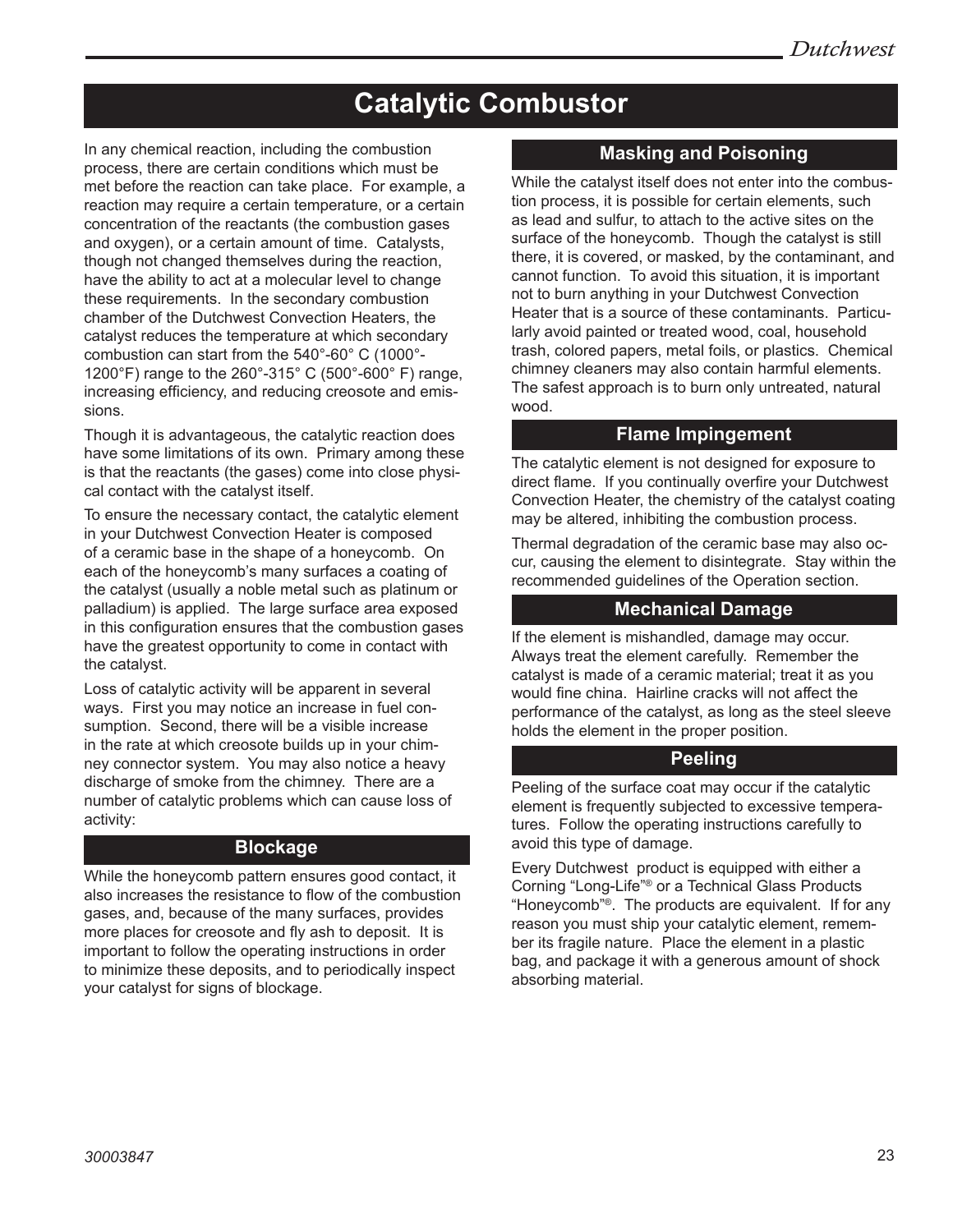# **Draft Management**

Your stove is only one part of a system that includes the chimney, the operator, the fuel, and the home. The other parts of the system will affect how well the stove works. When there is a good match between all the parts, the system works well.

Wood stove operation depends on natural (unforced) draft. Natural draft occurs when exhaust gas is hotter (and therefore lighter) than the outdoor air at the top of the chimney. The greater the temperature difference, the stronger the draft. As the hot exhaust gas rises out of the chimney, it generates suction that draws air into the stove for combustion. A slow, lazy fire when the stove's air inlets are fully open indicates a weak draft. A brisk fire, supported only by air entering the stove through the air inlets, indicates a good draft. The inlets are passive; they regulate how much air can enter the stove, but they don't force air into it.

The efficiency of a modern woodburning appliance, (in which the amount of air available for combustion is regulated), depends on the chimney to keep exhaust gases warm all the way outdoors. The characteristics of your chimney - whether it is steel or masonry, interior or exterior, matched or mismatched to the stove outlet, - determine how quickly it will warm up and how well it will sustain the optimum temperatures necessary to maintain strong draft and efficient combustion. Here follows a description of various flue system characteristics and the related effects on stove performance.

#### **Masonry Chimney**

Although masonry is the traditional material used for chimney construction, it can have distinct performance disadvantages when used to vent a controlled-combustion woodstove. Masonry forms an effective 'heat sink' - that is, it absorbs and holds heat for long periods of time. The large mass, however, may take a long time to become hot enough to sustain a strong draft. The larger the chimney (in total mass), the longer it will take to warm up. Cold masonry will actually cool exhaust gases enough to diminish draft strength. This problem is worse if the chimney is located outside the home or if the chimney flue has a cross-sectional volume much larger than the stove outlet.

## **Steel Chimney**

Most factory-made 'Class A' steel chimneys have a layer of insulation around the inner flue. This insulation keeps the smoke warm and protects the surrounding structure from the high flue temperatures. Because the insulation is less dense than masonry, the inner steel liner warms up more quickly than a masonry chimney; this makes the steel chimney support a good draft more quickly than masonry does. Steel chimneys are not as attractive as masonry, but they are very durable and generally outperform masonry.

### **Indoor/ Outdoor Location**

Because the chimney's function is to keep the smoke warm, it is best to locate it inside the house. This location uses the house as insulation for the flue and allows some radiant heat release from the flue into the home. Since an interior chimney doesn't continuously lose its heat to the outdoors, less heat from the stove is required to get it warm and keep it warm.

#### **Flue Sizing**

The flue size for a controlled-combustion appliance should be based on the cross-sectional volume of the stove flue outlet. In this case, more is definitely not better. Hot gases lose heat through expansion; if a stove with a six-inch flue collar (28 square inch area) is vented into a 10" x 10" flue, the gases will expand to over three times their original volume. As gases cool with expansion, draft strength decreases. If an oversized flue is also outside the house, the heat it absorbs will be conducted to the outdoor air and the flue will remain relatively cool.

It is common for a masonry flue to be oversized for the stove. Such a chimney can take quite a while to warm up and the stove performance will likely be disappointing. The best solution to an oversize flue problem is the installation of an insulated steel chimney liner of the same diameter as the appliance flue outlet. The liner keeps the exhaust gas warm and the result is a stronger draft. An uninsulated liner is a second choice - although the liner will keep the exhaust restricted to its original volume, the air around the liner will require time and heat energy to warm up.

Check your local codes. You may be required to install a flue liner in any oversize or masonry flue.

#### **Pipe & Chimney Layout**

Every bend in the flue will act as a brake on the exhaust as it flows from the firebox to the chimney cap. The ideal pipe and chimney layout is straight up from the stove through a completely straight chimney. Use this layout if at all possible as it will promote optimum stove performance and simplify maintenance.

 If the stovepipe must elbow to enter a chimney, locate the elbow about midway between the stove top and the chimney thimble. This configuration lets the smoke speed up before it must turn, keeps some pipe in the room for heat transfer, and allows long-term flexibility for installing a different appliance without relocating the thimble.

There should be no more than eight feet of single-wall stove pipe between the stove and a chimney. Longer runs can cool the smoke enough to cause draft and creosote problems. Use double-wall stove pipe for longer runs.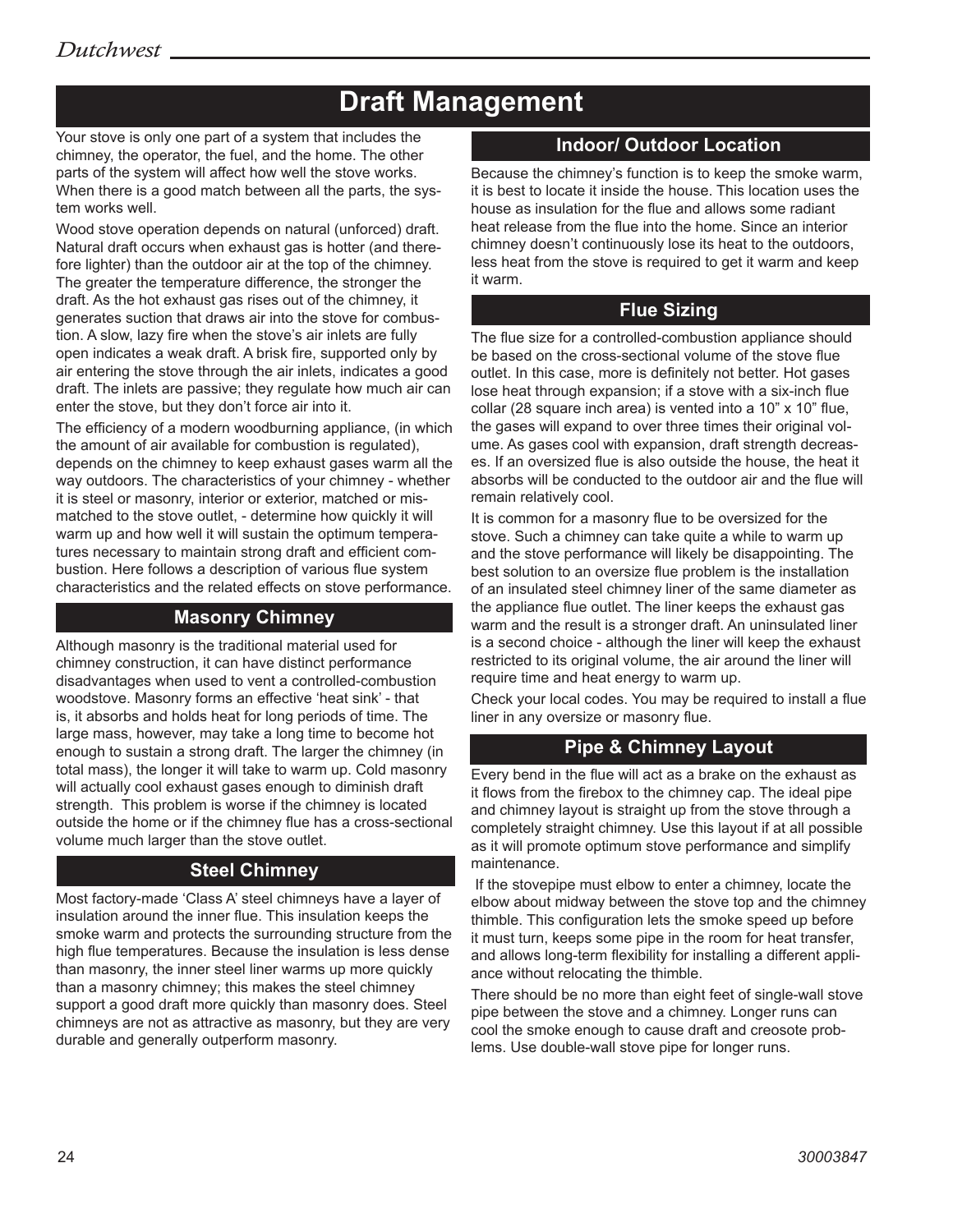### **Single Venting**

Your stove requires a dedicated flue. Do not connect the stove to a flue used by any other appliance. Chimney draft is a natural form of energy and follows the path of least resistance. If the stove is vented to a flue that also serves an open fireplace or another appliance, the draft will also pull air in through those avenues. The additional air flow will lower flue temperatures, reduce draft strength and promote creosote development; overall stove performance will suffer. The effect is similar to that of a vacuum cleaner with a hole in the hose. In some extreme instances, the other appliance can even impose a negative draft and result in a dangerous draft reversal.

#### **Fuel**

Even the best stove installation will not perform well with poor fuel. If available, always use hardwood that has been air-dried ("seasoned") 12-18 months. Softwood burns more rapidly than hardwood and has a high pitch content conducive to creosote production. Decayed wood of any type has little heat value and should not be used.

All unseasoned ('green') wood has a high moisture content. Much of its heat value will be used to evaporate moisture before the wood can burn. This significantly reduces not only the amount of energy available to warm your home, but also the intensity of the fire and temperature of the exhaust gas. Incomplete combustion and cool flue temperatures promote creosote formation and weak draft.

You can judge the moisture content of wood by its appearance and weight or use a commercially available moisture meter for an exact measurement. Unseasoned wood will be a third heavier than dry wood. Also, look for cracks ("checking") in the ends of the log that result from contraction as the wood dries. The longer and wider the cracks are, the dryer the wood is.

Purchase your fuel from a reputable dealer.

#### **Creosote**

Creosote is a by-product of low-temperature stove operation, weak draft, or both. It is a tar that results when unburned gases condense inside the flue system at temperatures below 130° C (290° F). Creosote is volatile and can generate a chimney fire. All of the installation characteristics that adversely affect chimney draft also promote creosote condensation. Consequently, you can minimize creosote accumulation with an effective chimney design and the use of operational techniques that encourage good draft and complete combustion.

Inspect your chimney frequently and clean it whenever accumulation is exceeds 6 mm (1/4").

#### **Backpuffing**

Backpuffing is a condition that results when the draft is too weak to pull flue gases out of the chimney system as fast as the fire generates them. Volatile gases build up within the firebox until reaching a density and temperature at which

they ignite. With this ignition, you may hear a muffled popping sound and see a bit of smoke forced out of the stove. This condition is most likely to occur in the Spring or Fall when moderate outdoor temperatures and low intensity fires produce weak draft. If your stove back-puffs, open up the damper to let the smoke rise to the flue more quickly. Also, open the air inlets to induce a livelier fire and speed airflow through the stove. Avoid large loads of firewood at one time. You should always see lively, dancing flames in the firebox; a lazy, smoky fire is inefficient and will promote draft problems.

### **Draft Testing**

An easy way to determine whether your chimney draft is strong enough is to close the stove damper, wait a few minutes to let the airflow stabilize, and then test whether you can vary the strength of the fire by swinging the air control open and closed. Results here are not instant; you may need to wait a few minutes for a change in the air control setting to have an effect on the fire. If there is no change, the draft is not yet strong enough to let you close the damper. You will need to open it for a while longer and manage the fire with the air inlet until the draft strengthens. Keep a record of your operating habits and relate them to their effects on the stove's function. You'll be rewarded with safe and efficient performance.

#### **Negative Pressure**

Good draft also depends on a sufficient supply of air to the stove. The chimney can't pull in more air than is available to it. Sluggish draft can be caused by a house that is tight enough to prevent the ready flow of air to the stove, or by competition between the stove and other appliances that vent indoor air to the outside; i.e., exhaust fans for range hoods, clothes dryers, bathroom fans, etc. If the chimney draws well when all such equipment is turned off (or sealed, in the case of fireplaces and/or other stoves), you need to be attentive in timing the use of the other appliances. If you need to crack a nearby window or door to enable the chimney to pull well, you should install an outside-air intake to bring combustion air into the room.

In many cases, local or national codes require the installation of permanently open air vents, particularly with larger appliances (i.e. above 5 kW). Refer to these codes to determine specific requirements for your installation.

#### **Conclusion**

Woodburning is more an art than a science. Art includes technique; and since installations, homes, and fuel vary, the stove operator must also vary technique, (mostly timing), to achieve satisfying results. Over time, you will become familiar with the features of your particular installation; you will be able to identify cause and effect in a variety of seasonal circumstances, and adapt your operating habits to changing conditions.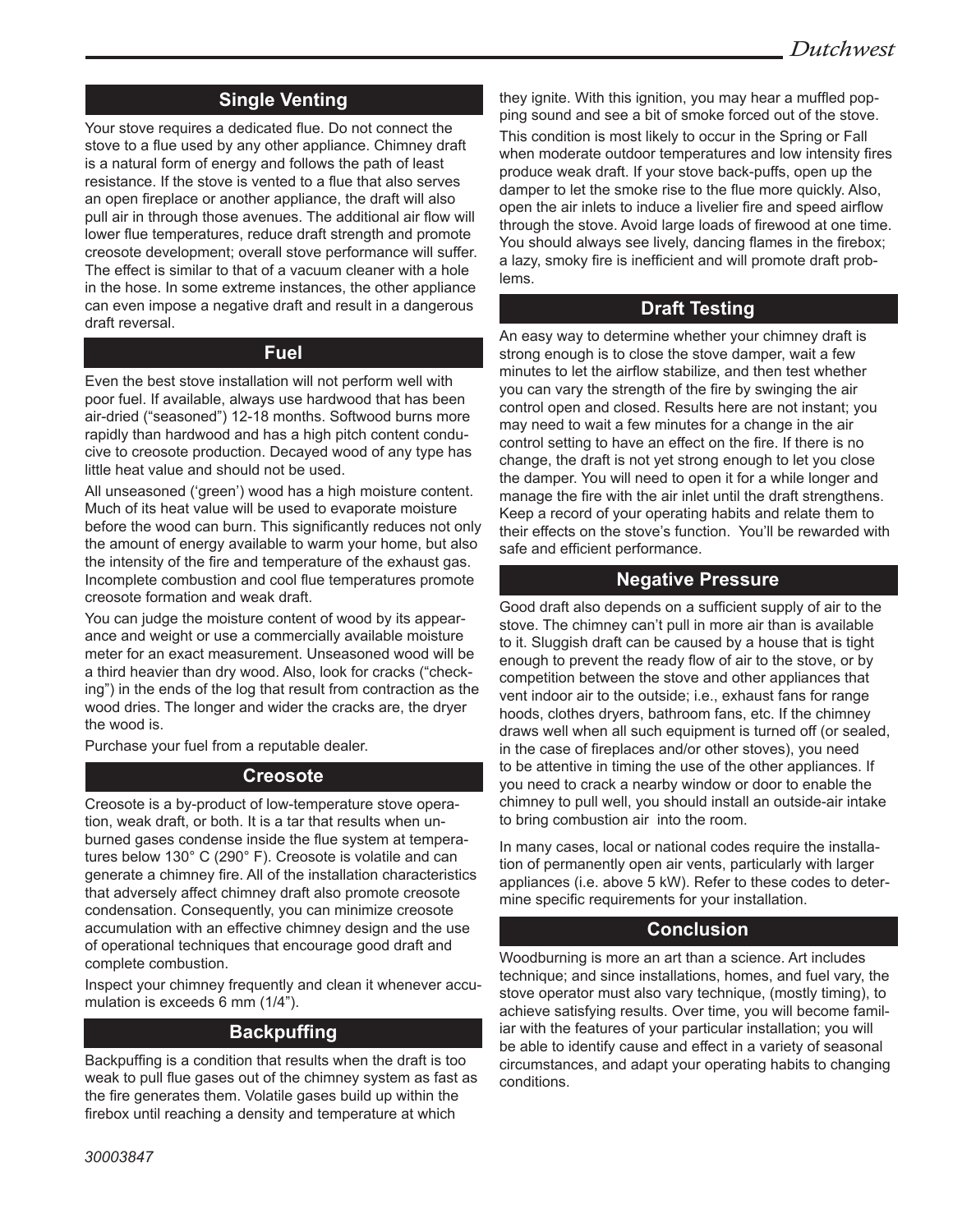## *Dutchwest*



MHSC reserves the right to make changes in design, materials, specifications, prices and discontinue colors and products at any time, without notice.

# **Dutchwest Convection Heater Models 2460CE, 2461CE, 2462CE**

|    | <b>Item/Description</b>                     | 2460CE  | 2461CE  | 2462CE  |
|----|---------------------------------------------|---------|---------|---------|
|    | <b>Bottom</b>                               | 7000958 | 7000978 | 7000979 |
|    | Outer Back:                                 | 7001144 | 7001231 | 7001234 |
|    | Inner Bottom                                | 7001136 | 7001116 | 7001149 |
| 4. | Inner Back (After 9/97 No Outside Air Slot) | 7001130 | 7001230 | 7001233 |
|    | (Before9/97 Slot for Outside Air)           | 7001173 | 7001174 | 700084  |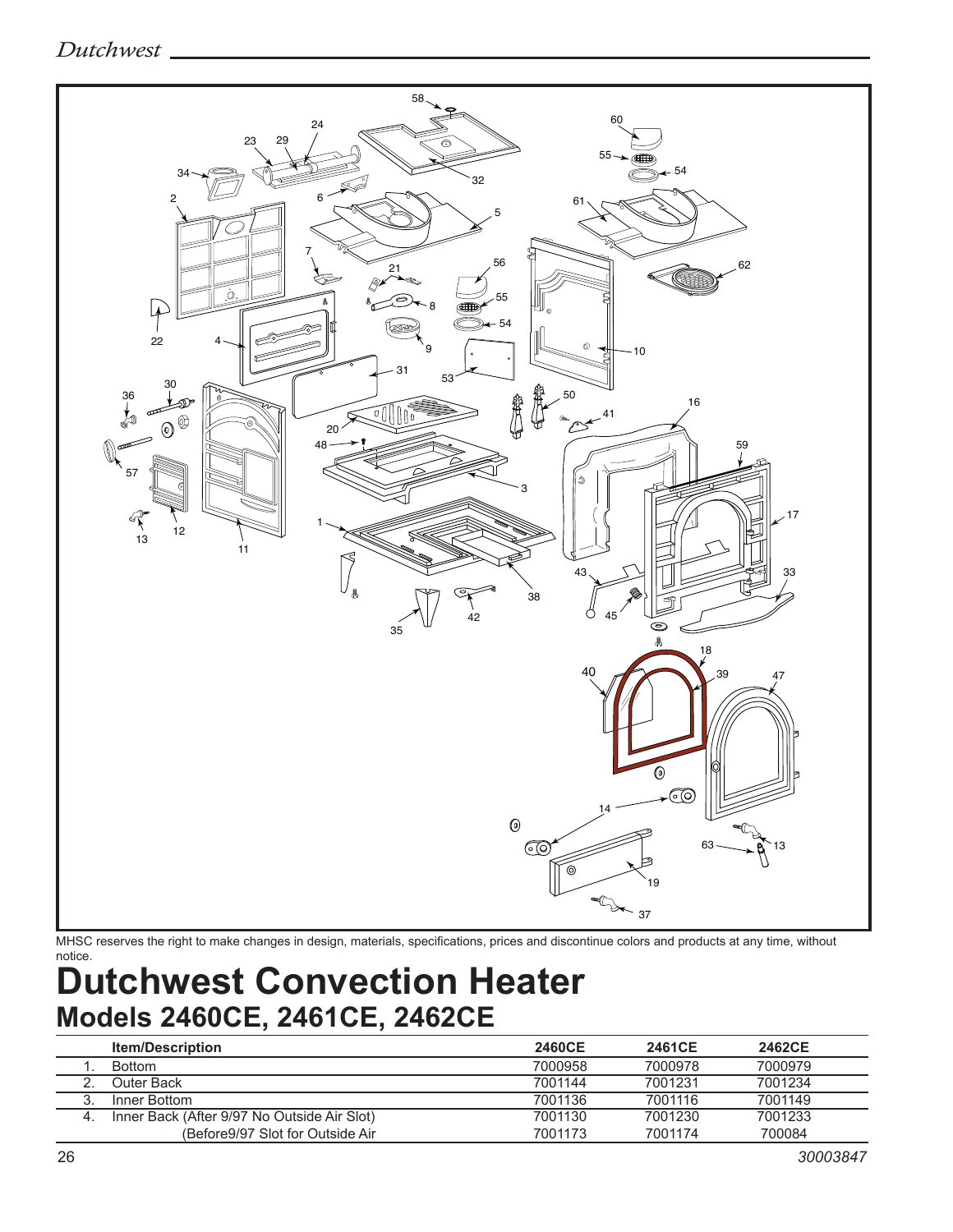# **Dutchwest Convection Heater**

# **Models 2460CE, 2461CE, 2462CE (continued)**

|     | <b>Item/Description</b>                                     | <b>2460CE</b>                     | <b>2461CE</b>            | 2462CE            |
|-----|-------------------------------------------------------------|-----------------------------------|--------------------------|-------------------|
| 5.  | Inner Top                                                   | 7001112                           | 7001119                  | (See Item #61)    |
|     | Inner Top Ass'y (Inner Top, Web, Gasket, Tabs & Bolts)      | 0000003                           | 0000004                  | 0000016           |
|     | Inner Top Ass'y (Inner Top, Web, All Hardware, Baffle,      |                                   | 7001171                  |                   |
|     | All Gaskets)                                                |                                   |                          |                   |
| 6.  | Inner Top Web                                               | 7001110                           | 7001110                  | 7000110 (to 7/97) |
| 7.  | Inner Top Channel Cap                                       | 7000961                           | 7000974                  | 7000987           |
| 8.  | Air Distributor                                             | 7000952                           | 7000952                  | 7000952           |
| 9.  | Baffle                                                      | 7000953                           | 7000953                  | $\overline{a}$    |
| 10. | Right Side (After 7/97 no outside air)                      | 7001229                           | 7001229                  | 7001232           |
| 11. | Left Side                                                   | 7001120                           | 7001120                  | 7001150           |
| 12. | Side Door                                                   | 7001121                           | 7001121                  | 7001151           |
| 13. | Load Door Handle (2)                                        | 5004245                           | 5004245                  | 5004245           |
| 14. | Door Pawl (2)                                               | 5004025                           | 5004025                  | 5004025           |
| 15. | Pawl Assembly (Load Door)                                   |                                   | 30002362                 | 30002362          |
| 16. | Primary Air Manifold                                        | 7001137                           | 7001122                  | 7001152           |
| 17. | Front                                                       | 7001139                           | 7001124                  | 7001154           |
| 18. | Gasket for Front Door                                       | 7000910                           | 7000910                  | 7000910           |
| 19. | Ashdoor                                                     | 7001141                           | 7001126                  | 7001156           |
| 20. | Grate                                                       | 30002092                          | 30002092                 | 7001148           |
| 21. | Retainer Tab for Web (2)                                    | 1601488                           | 1601488                  | 1601488           |
| 22. | Fan Plate                                                   | 7000037                           | 7000037                  | 7000037           |
| 23. | Damper                                                      | 7000954                           | 7000954                  | 7000954           |
| 24. | Damper Adjuster                                             | 7000950                           | 7000950                  | 7000950           |
| 28. | Damper Tab (2)                                              | 1601488                           | 1601488                  | 1601488           |
| 29. | Damper Crank                                                | 7000951                           | 7000951                  | 7000951           |
| 30. | Damper Operating Rod                                        | 7001145                           | 7001131                  | 7001160           |
| 31. | <b>Grate Back</b>                                           | 7001166                           | 7001166                  | 7001178           |
| 32. | Top                                                         | 7000960                           | 7000972                  | 7000985           |
| 33. | Hearth                                                      | 7001142                           | 7001127                  | 7001157           |
| 34. | <b>Flue Collar</b>                                          | 7000969                           | 7000969                  | 1304280           |
| 35. | Leg                                                         | 7000016                           | 7000016                  | 7000016           |
| 36. | Damper Handle Stub                                          | 5004265                           | 5004265                  | 5004265           |
| 37. | Ash Door Handle                                             | 5004237                           | 5004237                  | 5004237           |
| 38. | Ash Pan                                                     | 7000G79                           | 7000G69                  | 7000G89           |
| 39. | Gasket for Glass                                            | 1203591                           | 1203591                  | 1203591           |
| 40. | Glass                                                       | 7001146                           | 7001132                  | 7001161           |
| 41. | Manifold Cap (2)                                            | 7001163                           | 7001164                  | 7001165           |
| 42. | Holder for Door Handle Insert                               | 1600600                           | 1600600                  | 1600600           |
| 43. | Primary Air Control                                         | 30002738                          | 30002739                 | 30002737          |
| 44. | Damper Tab for Primary Control                              | 1601488                           | 1601488                  | 1601488           |
| 45. | Spring for Primary Control                                  | 1201846                           | 1201846                  | 1201846           |
| 47. | Front Door                                                  | 7001140                           | 7001125                  | 7001155           |
| 48. | Inner Bottom Screw, 1/4-20 x 33/4"                          | 1201394                           | 1201394                  | 1201394           |
| 50. | Andiron (2)                                                 | 7001117                           | 7001117                  | 7001117           |
| 53. | Side Wear Plate                                             | 7001198                           | 7001198                  | 7001199           |
| 54. | Interam Gasket                                              | 0000837                           | 0000837                  | 0000837           |
| 55. | Catalytic Combustor                                         | 000CB56                           | 000CB56                  | 000CB56           |
| 56. | Refractory                                                  | 1602515                           | 1602515                  | 1602515 (to 7/97) |
| 57. | Combustor Air Inlet                                         | 7001128                           | 7001128                  | 7001128           |
| 58. | Probe Thermometer                                           | 7000948                           | 7000948                  | 7000948           |
| 59. | <b>Brass Bar</b>                                            | 30002731                          | 30002732                 | 30002733          |
| 60. | Refractory Package <sup>1</sup> (as of 7/97)                | $-\!$                             | --                       | 1602514           |
| 61. | Inner Top1                                                  | $\hspace{0.05cm} \dashrightarrow$ | $\overline{\phantom{a}}$ | 7001226           |
| 62. | Inner Top Insert/Baffle Combination as of 1/97 <sup>2</sup> | $\qquad \qquad -$                 | $\hspace{0.05cm} -$      | 7001225           |
| 63. | Wood Handle w/Lifter - NI                                   | 30002787                          | 30002787                 | 30002787          |

1 On Extra-Large units built after August 1997, Refractory differs from Small & Large units. 2 On Extra-Large units built after August 1997, Inner Top and Insert differ from pre-August 1997 units.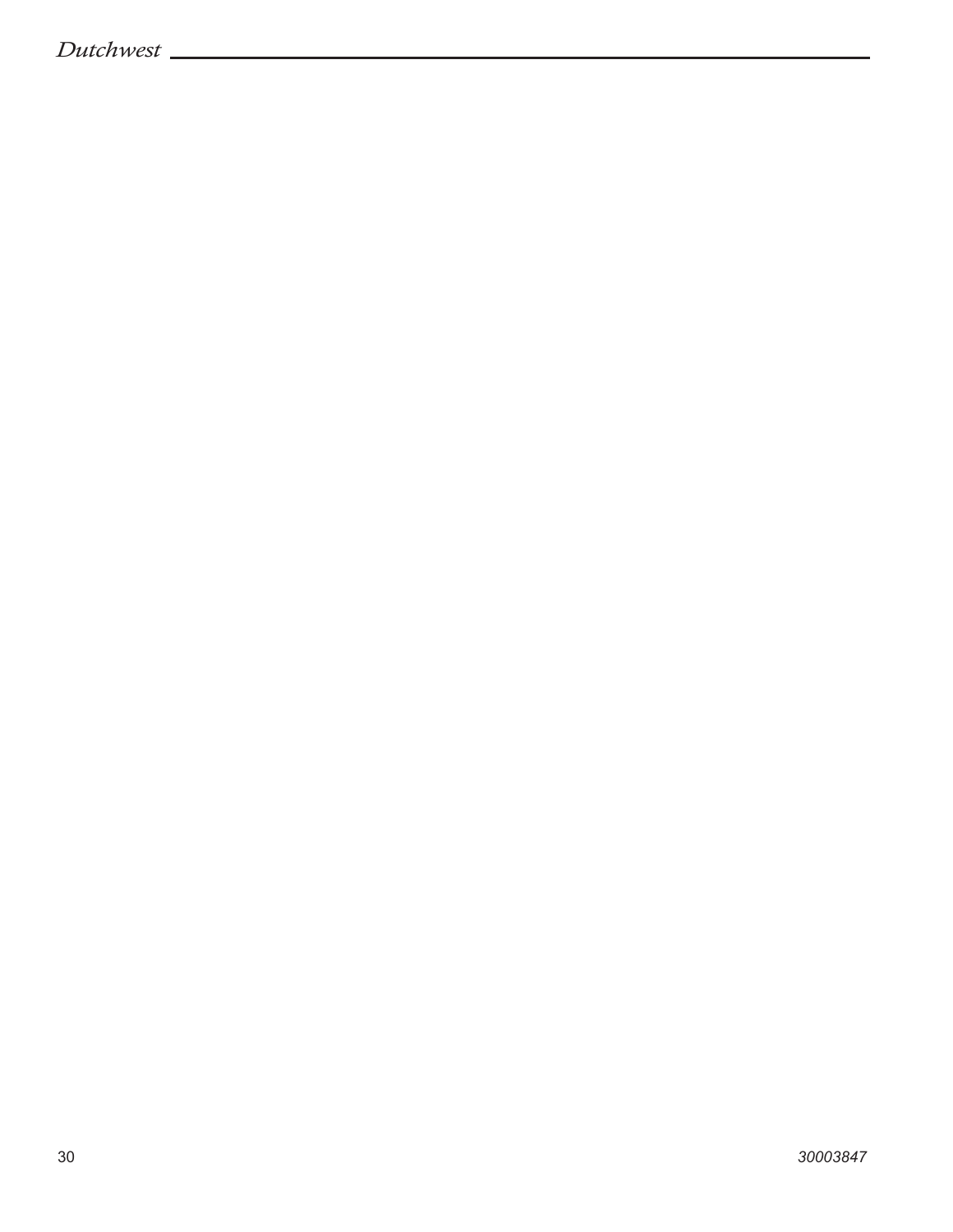# **Warranty Limited 3 Year Warranty**

MHSC warrants that this woodburning stove will be free of defects in material and workmanship for a period of three years from the date you receive it, except that the catalyst, thermostat assembly, handles, glass door panels, cement, and gasketing shall be warranted as described below.

MHSC will repair or replace, at its option, any part found to be defective upon inspection by a Dutchwest, Authorized Dealer. The customer must return the defective part or the stove, with shipping prepaid, to the Authorized Dealer or pay for any Authorized Dealer in-home travel fees or service charges for in-home repair work. It is the dealer's option whether the repair work will be done in the customer's home or in the dealer's shop. If, upon inspection, the damage is found to be the fault of the manufacturer, repairs will be authorized at no charge to the customer for parts and/or labor.

Any woodburning stove or part thereof that is repaired or replaced during the limited warranty period will be warranted under the terms of the limited warranty for a period not to exceed the remaining term of the original limited warranty or six (6) months, whichever is longer.

#### **Limited 1 Year Warranty**

The following parts of the woodburning stove are warranted to be free of defects in material and workmanship for a period of one year from the date you receive it: The thermostat assembly, handles, glass door panels, cement, and gasketing. Any of these items found to be defective will be repaired or replaced at no charge, upon the return of the part with postage prepaid to a Dutchwest Authorized Dealer.

Any part repaired or replaced during the limited warranty period will be warranted under the terms of the limited warranty for a period not to exceed the remaining term of the original limited warranty or six (6) months, whichever is longer.

#### **Limited Catalyst Warranty**

The catalyst will be warranted for a six year period as follows: If the original catalyst or a replacement catalyst proves defective or ceases to maintain 70% of its particulate emission reduction activity (as measured by an approved testing procedure) within 24 months from the date the stove is received, the catalyst itself will be replaced free.

From 25 - 72 months a pro-rated credit will be allowed against a replacement catalyst and the cost of labor necessary for its installation at the time of replacement.

For stove purchases made after June 30, 1990, a third year (25 - 36 months) of no charge replacement will be made when combustor failure is due to thermal degradation of the substrate (crumbling of ceramic material). The customer must pay for any in-home travel fees, service charges, or transportation costs for returning the stove to the Authorized Dealer.

| Amount of Time  | <b>Credit Towards</b>   |
|-----------------|-------------------------|
| Since Purchase  | <b>Replacement Cost</b> |
| $0 - 36$ months | 100%                    |
| 37 - 48 months  | 30%                     |
| 49 - 60 months  | 20%                     |
| 61 - 72 months  | 10%                     |

Any replacement catalyst will be warranted under the terms of the catalyst warranty for the remaining term of the original warranty. The purchaser must provide the following information in order to receive a replacement catalyst under the terms of this limited warranty:

- 1. Name, address and telephone number.
- 2. Proof of original purchase date.
- 3. Date of failure of catalyst.
- 4. Any relevant information or circumstances regarding determination of failure.
- 5. In addition, the owner must return the failed catalyst.

## **Exclusions & Limitations**

- 1. This product must be installed or serviced by a qualified installer, preferably NFI or WETT (Canada) certified, as prescribed by the local jurisdiction. It must be installed and operated at all times in accordance with the Installation and Operating instructions furnished with the product any alterion, willful abuse, accident or misuse of this product shall nullify this warranty.
- 2. This warranty is transferable; however, proof of original retail purchase is required.
- 3. This warranty does not cover misuse of the stove. Misuse includes overfiring which will result if the stove is used in such a manner as to cause one or more of the plates to glow red. Overfiring can be identified later by warped plates and areas where the paint pigment has burned off. Overfiring in enamel fireplaces is identified by bubbling, cracking, chipping and discoloration of the porcelain enamel finish. MHSC offers no warranty on chipping of enamel surfaces. Inspect your woodburning stove prior to accepting it for any damage to the enamel.
- 4. This warranty does not cover misuse of the stove as described in the Owner's Guide, nor does it cover an stove which has been modified unless authorized by a MHSC representative in writing. This warranty does not cover damage to the stove caused by burning salt saturated wood, chemically treated wood, or any fuel not recommended in the Owner's Guide.
- 5. This warranty does not cover a stove repaired by someone other than a Dutchwest Authorized Dealer.
- 6. Damage to the unit while in transit is not covered by this warranty but is subject to a claim against the common carrier. Contact Dutchwest Authorized Dealer from whom you purchased your stove or MHSC if the purchase was direct. (Do not operate the stove as this may negate the ability to process the claim with the carrier.)
- 7. Claims are not valid where the installation does not conform to local building and fire codes or, in their absence, to the recommendations in our Owner's Guide.
- 8. The salt air environment of coastal areas, or a high-humidity environment, can be corrosive to the porcelain enamel finish. These conditions can cause rusting of the cast iron beneath the porcelain enamel finish, which will cause the porcelain enamel finish to flake off. This warranty does not cover damage caused by a salt air or high-humidity environment.
- 9. MHSC shall have no obligation to enhance or update any unit once manufactured.

IN NO EVENT SHALL MHSC BE LIABLE FOR INCIDENTAL AND CON-SEQUENTIAL DAMAGES. ALL IMPLIED WARRANTIES, INCLUDING THE IMPLIED WARRANTIES OF MERCHANTABILITY AND FITNESS, ARE LIMITED TO THE DURATION OF THIS WRITTEN WARRANTY. THIS WARRANTY SUPERCEDES ALL OTHER ORAL OR WRITTEN **WARRANTIFS** 

Some states do not allow the exclusion or limitations of incidential and consequential damages or limitations on how long an implied warranty lasts, so the above limitations may not apply to you. This warranty gives you specific rights and you may have other rights which vary from state to state.

#### **How to Obtain Service**

If a defect is noted within the warranty period, the customer should contact a Dutchwest Authorized Dealer or MHSC if the purchase was direct with the following information:

- 1. Name, address, and telephone number of the purchaser.
- 2. Date of purchase.
- 3. Serial number from the label on the back.
- 4. Nature of the defect or damage.
- 5. Any relevant information or circumstances, e.g., installation, mode of operation when defect was noted.

A warranty claim will then start in process. MHSC reserves the right to withhold final approval of a warranty claim pending a visual inspection of the defect by authorized representatives.